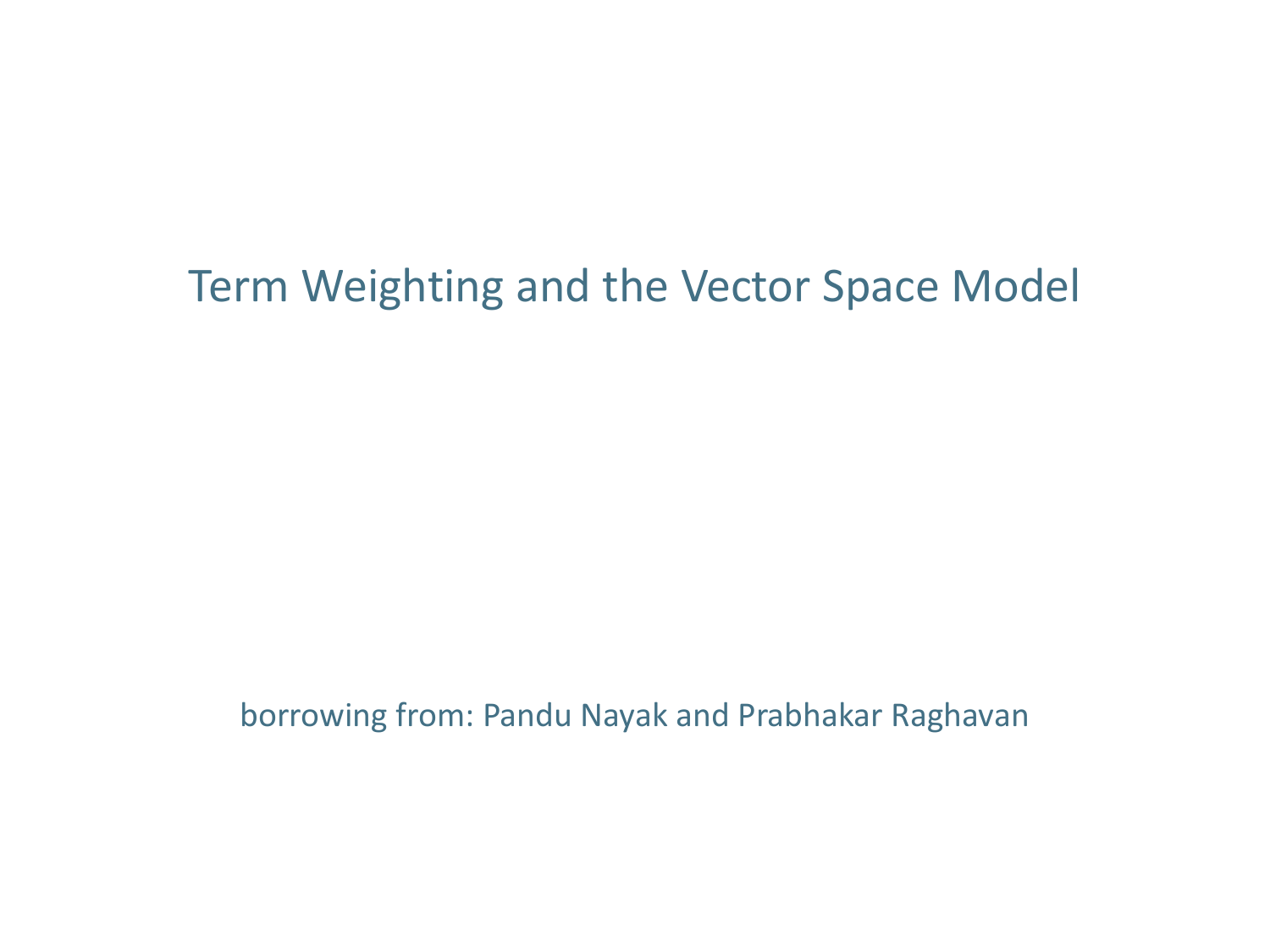#### Ranked retrieval

- Thus far, our queries have all been Boolean.
	- Documents either match or don't.
- Good for expert users with precise understanding of their needs and the collection.
- Not good for the majority of users.
	- Most users incapable of writing Boolean queries (or they are, but they think it's too much work).
	- Most users don't want to wade through 1000s of results.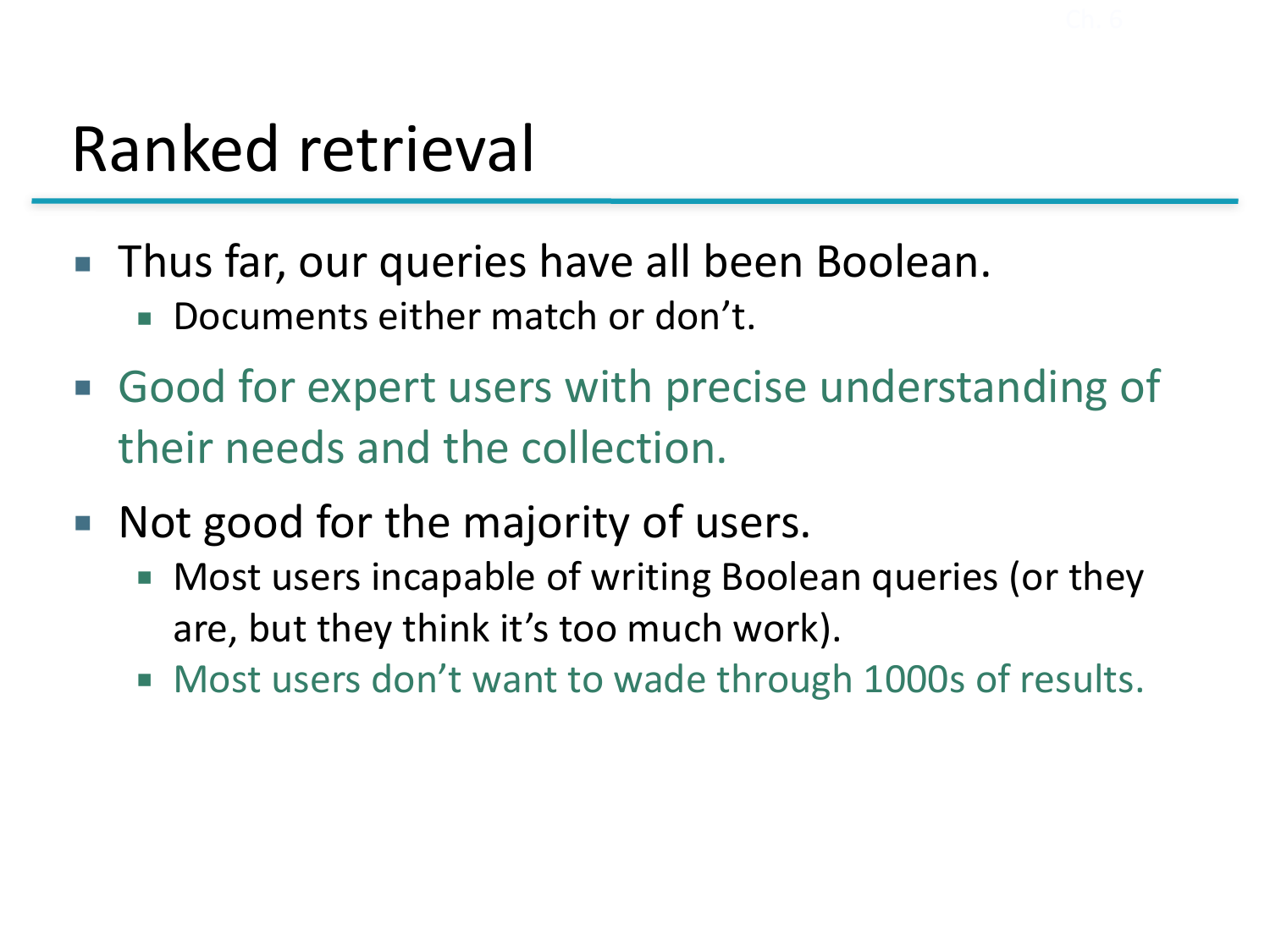#### Problem with Boolean search: feast or famine

- Boolean queries often result in either too few  $(=0)$  or too many (1000s) results.
- Query 1: "*standard user dlink*  $650''$   $\rightarrow$  200,000 hits
- Query 2: "standard user dlink 650 no card found": 0 hits
- $\blacksquare$  It takes a lot of skill to come up with a query that produces a manageable number of hits.
	- AND gives too few; OR gives too many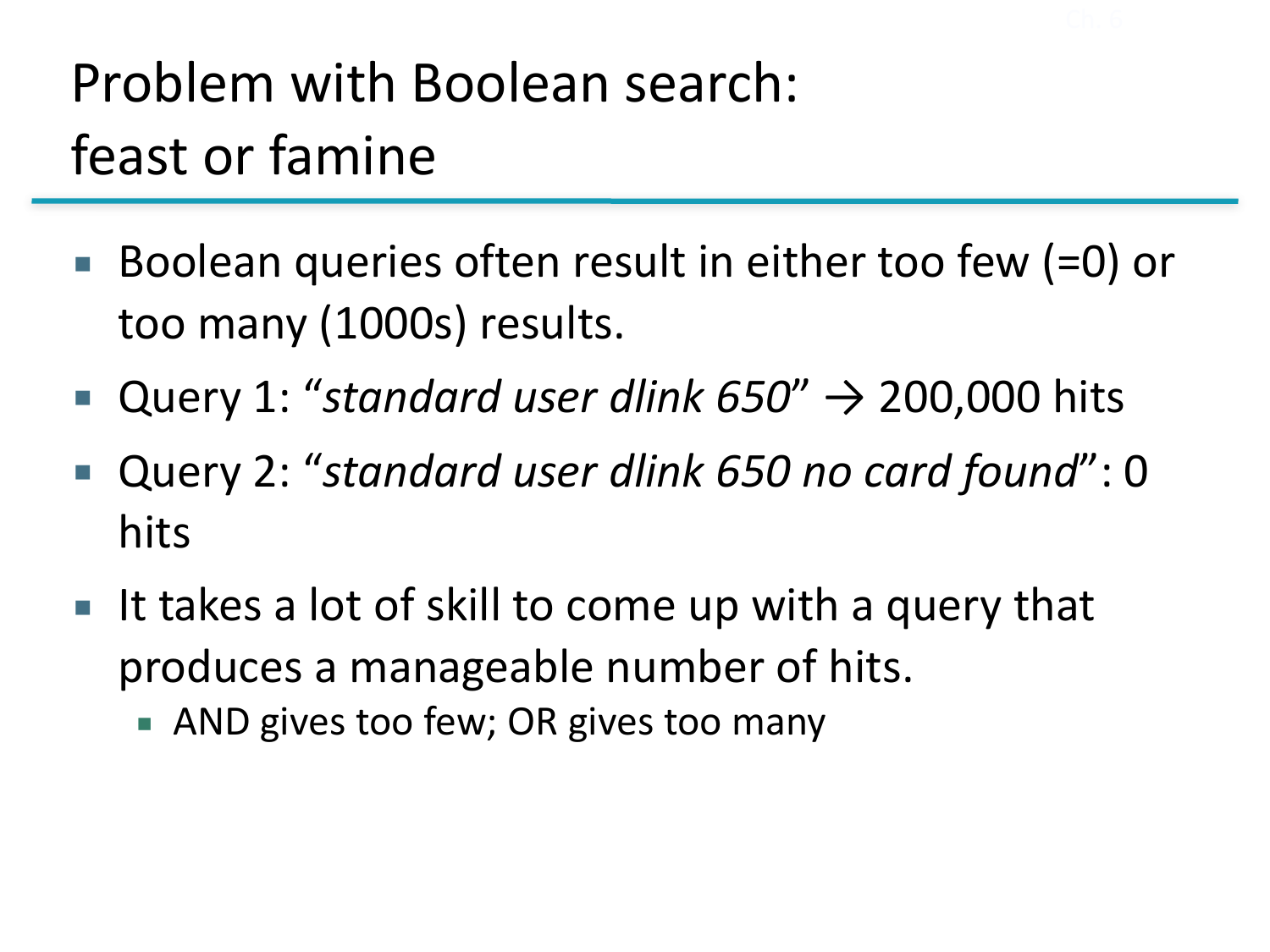#### Ranked retrieval models

- $\blacksquare$  Rather than a set of documents satisfying a query expression, in ranked retrieval, the system returns an ordering over the (top) documents in the collection for a query
- Free text queries: Rather than a query language of operators and expressions, the user's query is just one or more words in a human language
- In principle, there are two separate choices here, but in practice, ranked retrieval has normally been associated with free text queries and vice versa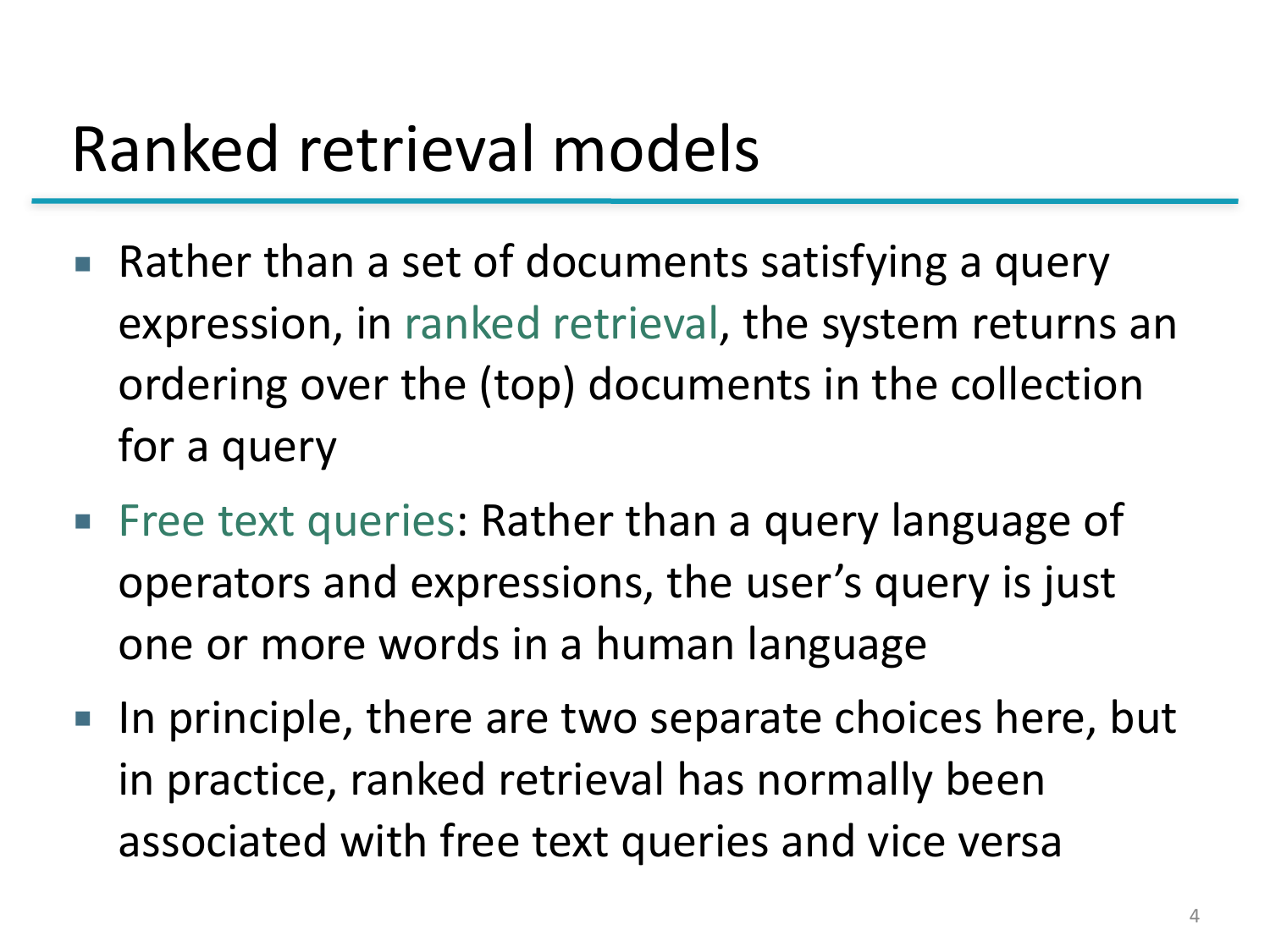#### Feast or famine: not a problem in ranked retrieval

- When a system produces a ranked result set, large result sets are not an issue
	- Indeed, the size of the result set is not an issue
	- **■** We just show the top  $k$  ( $\approx$  10) results
	- $\blacksquare$  We don't overwhelm the user
	- Premise: the ranking algorithm works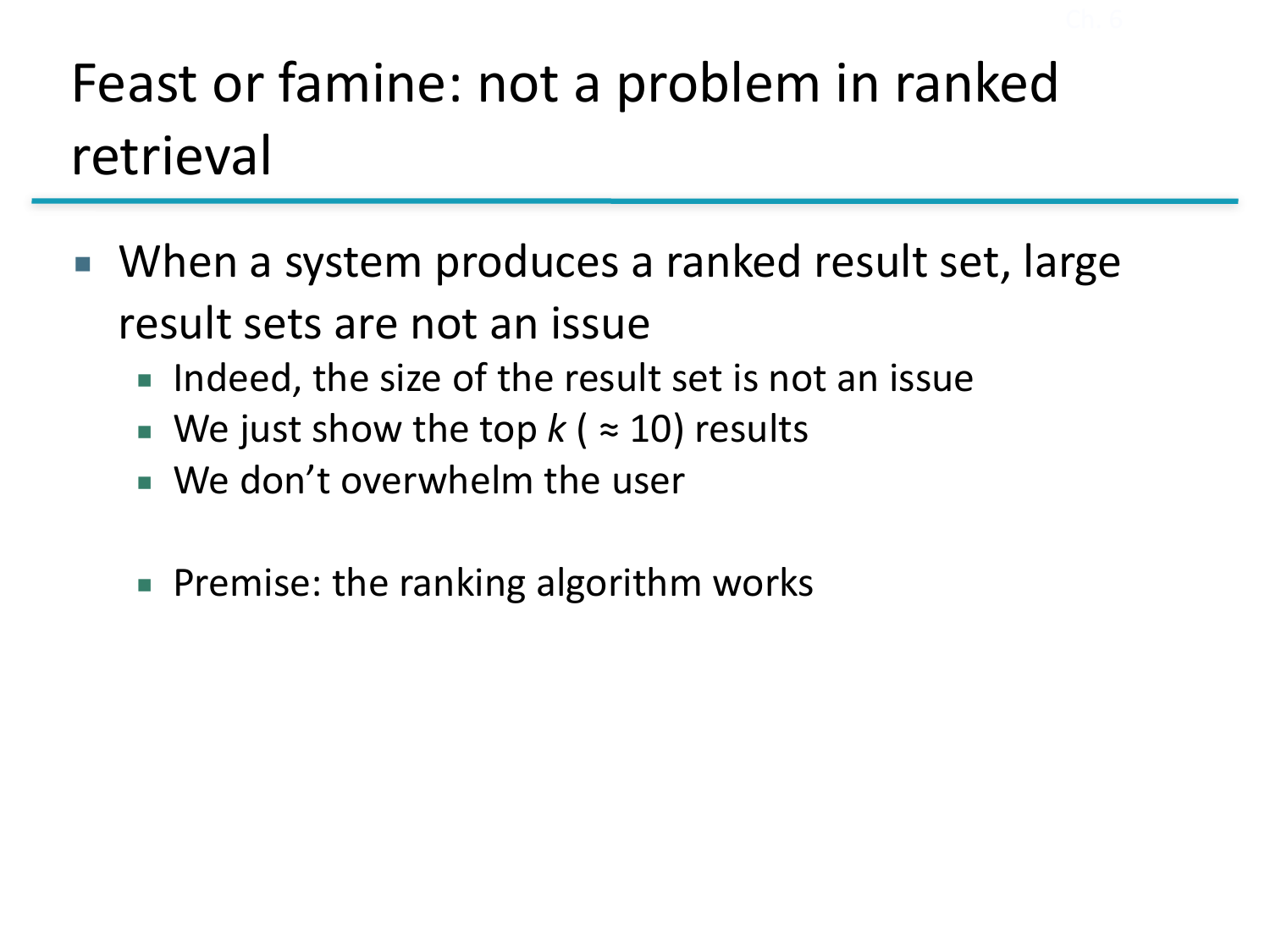## Scoring as the basis of ranked retrieval

- We wish to return in order the documents most likely to be useful to the searcher
- How can we rank-order the documents in the collection with respect to a query?
- Assign a score say in  $[0, 1]$  to each document
- **This score measures how well document and query** "match".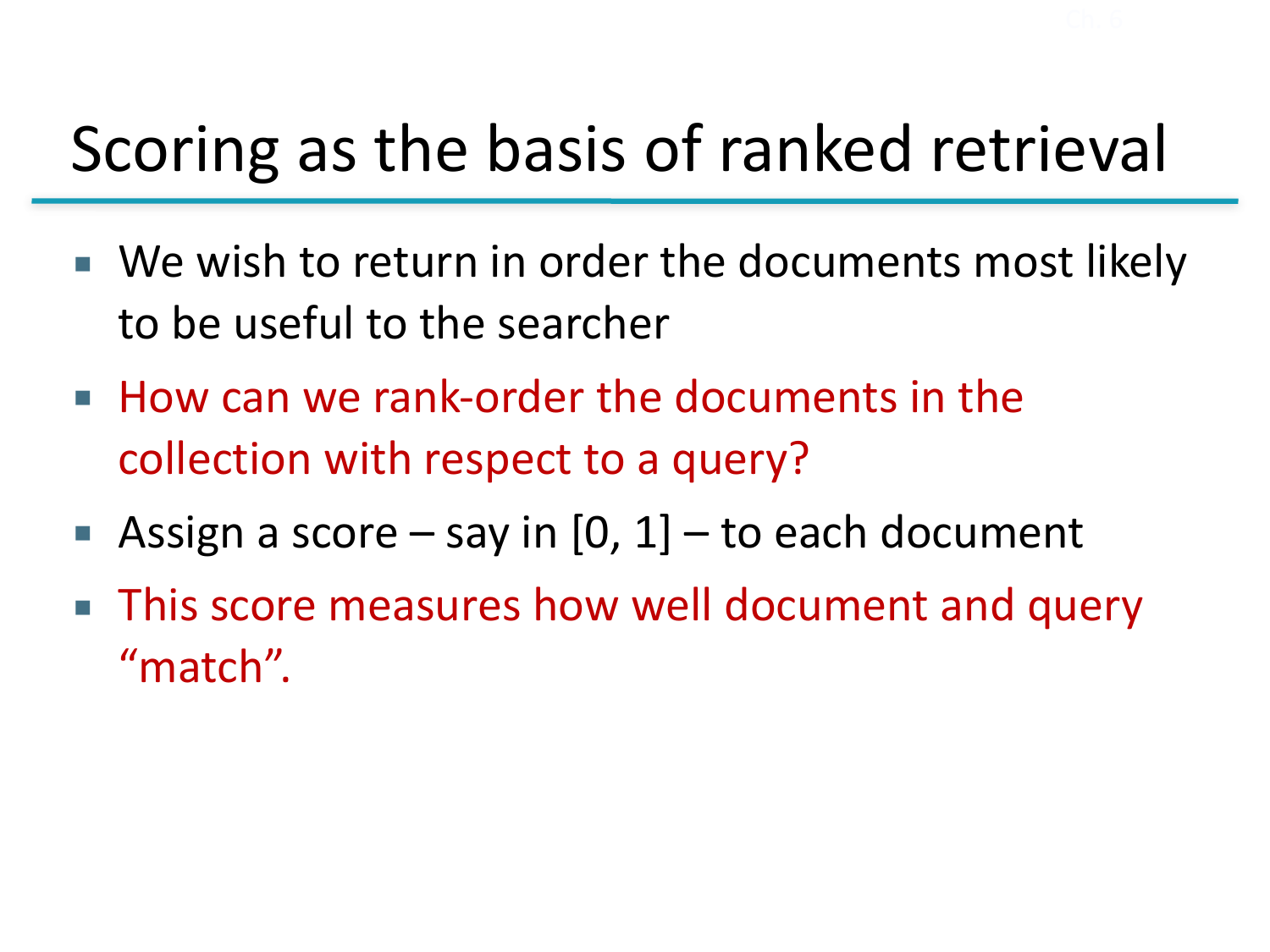#### Query-document matching scores

- $\blacksquare$  We need a way of assigning a score to a query/ document pair
- Let's start with a one-term query
- If the query term does not occur in the document: score should be 0
- The more frequent the query term in the document, the higher the score (should be)
- We will look at a number of alternatives for this.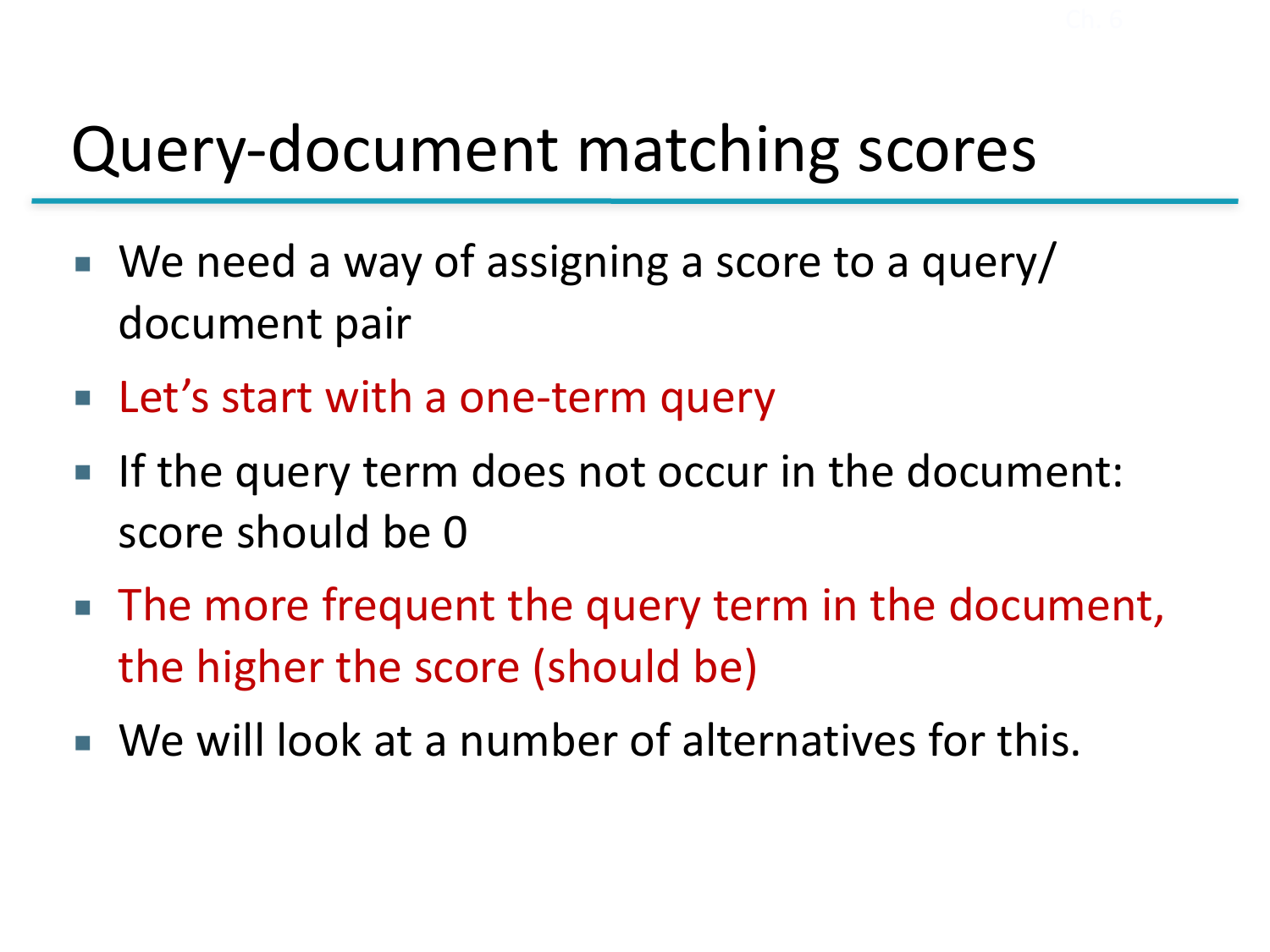#### Take 1: Jaccard coefficient

- A commonly used measure of overlap of two sets A and *B*
- jaccard*(A,B)* =  $|A \cap B| / |A \cup B|$
- $\blacksquare$  jaccard $(A, A) = 1$
- jaccard*(A,B)* = 0 if *A* ∩ *B* = 0
- *A* and *B* don't have to be the same size.
- Always assigns a number between 0 and 1.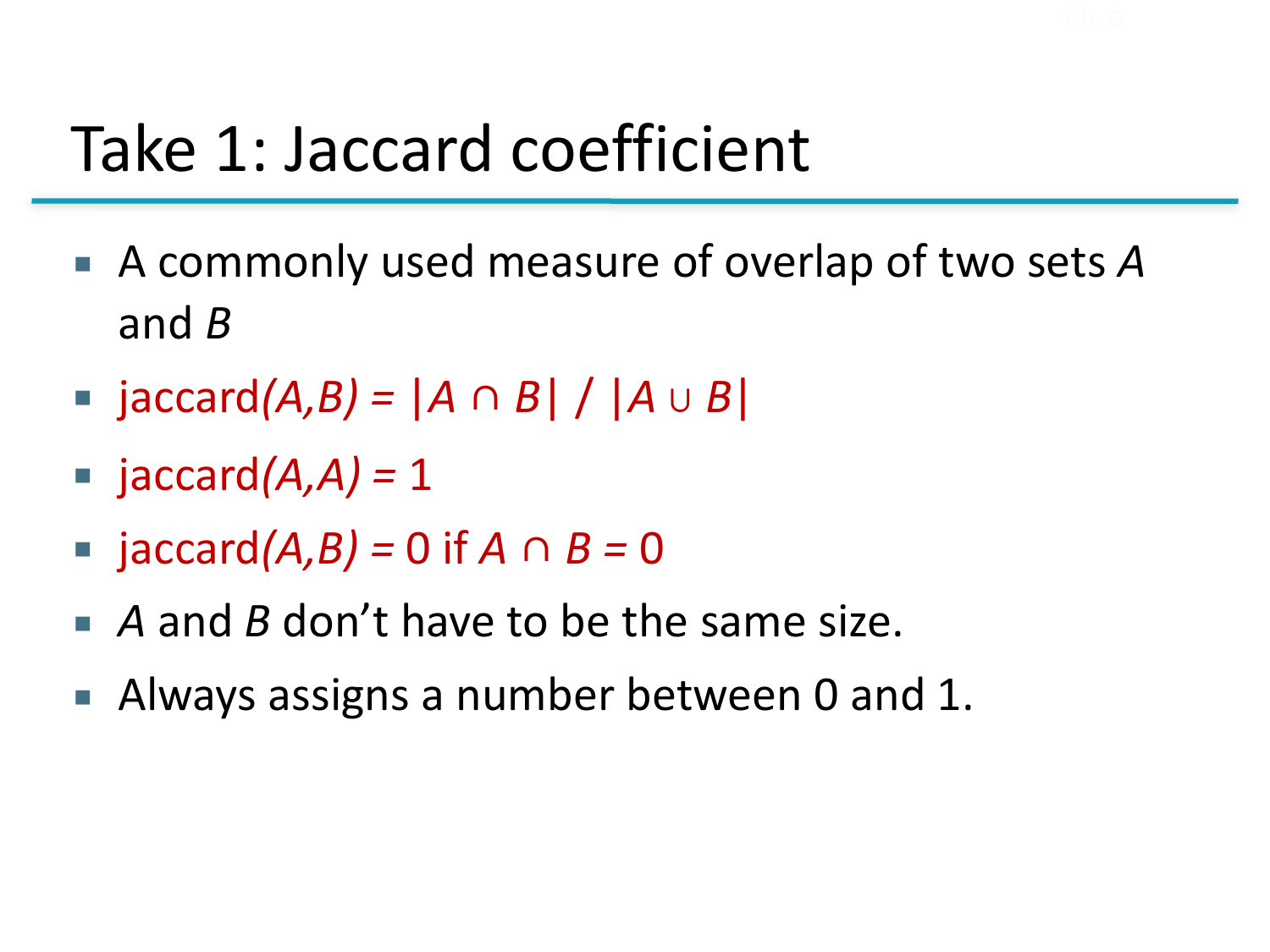## Jaccard coefficient: Scoring example

- What is the query-document match score that the Jaccard coefficient computes for each of the two documents below?
- Query: *ides of march*
- Document 1: *caesar died in march*
- Document 2: *the long march*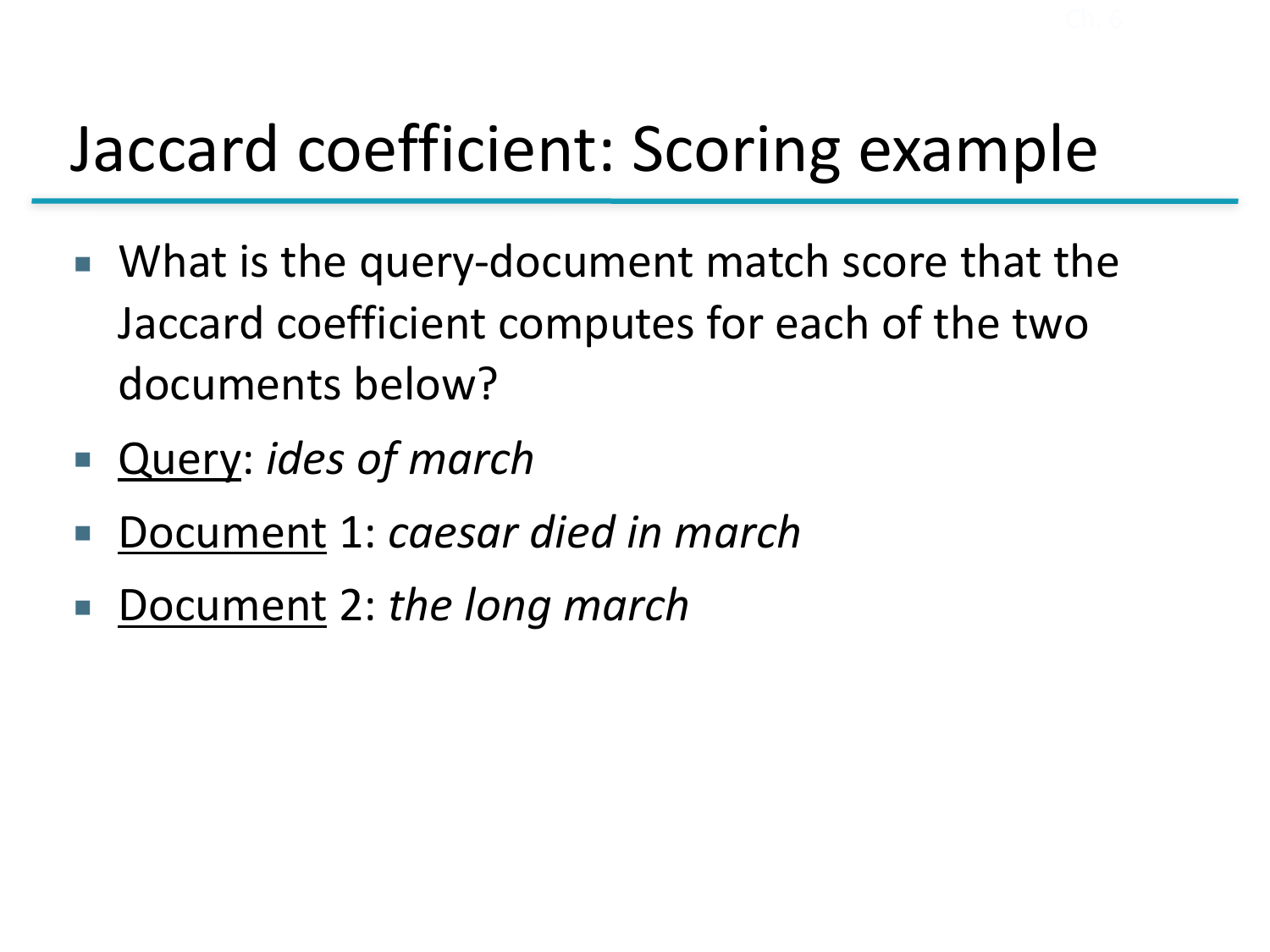## Issues with Jaccard for scoring

- It doesn't consider *term frequency* (how many times a term occurs in a document)
- $\blacksquare$  Rare terms in a collection are more informative than frequent terms. Jaccard doesn't consider this information
- We need a more sophisticated way of normalizing for length
- $\blacksquare$  Later in this lecture, we'll use  $|A \bigcap B|/\sqrt{A \bigcup B|}$
- ... instead of |A ∩ B|/|A ∪ B| (Jaccard) for length normalization.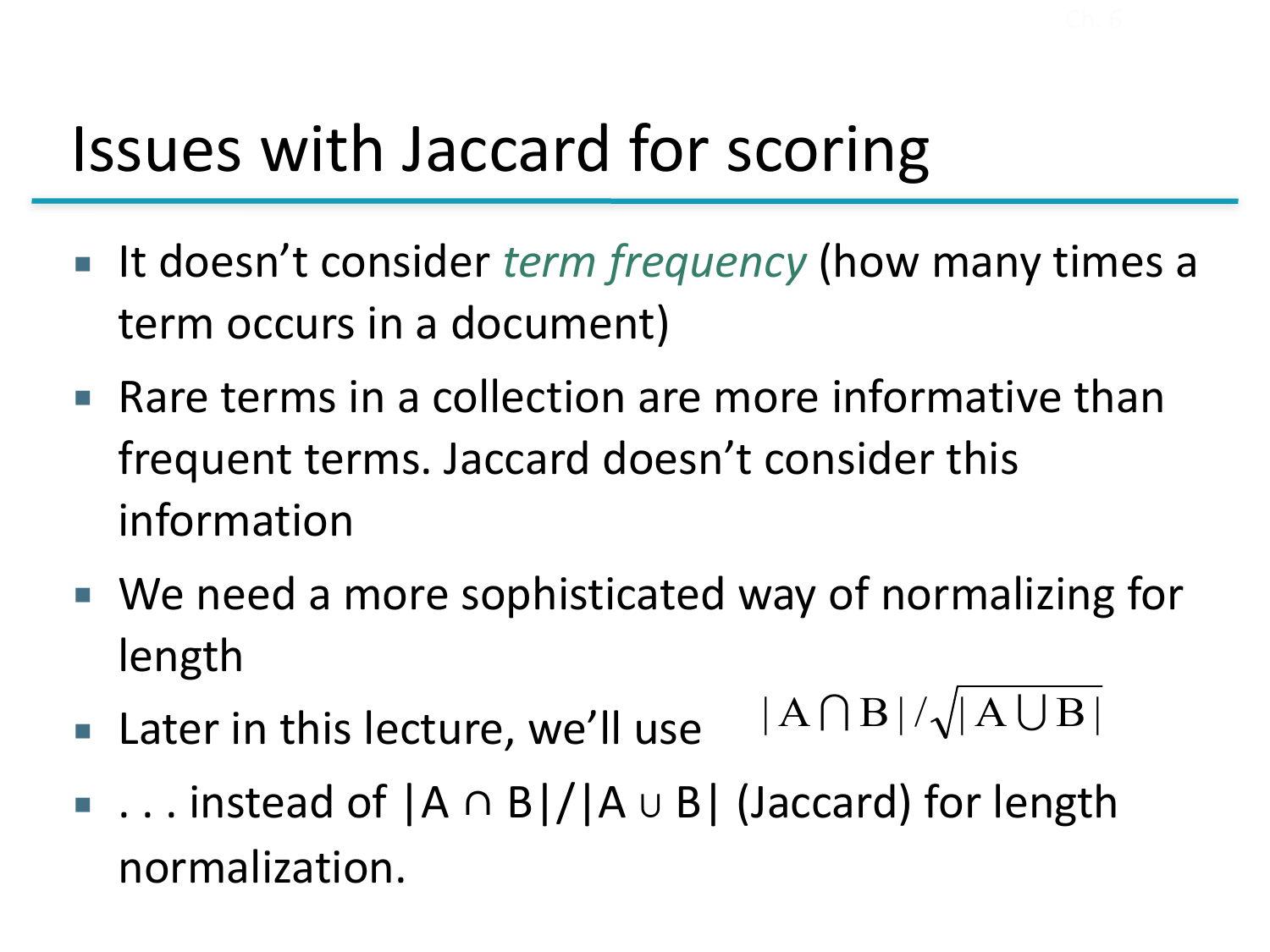#### Recall: Binary term-document incidence matrix

|                  | <b>Antony and Cleopatra</b> | <b>Julius Caesar</b> | <b>The Tempest</b> | <b>Hamlet</b>    | <b>Othello</b>   | <b>Macbeth</b> |
|------------------|-----------------------------|----------------------|--------------------|------------------|------------------|----------------|
| <b>Antony</b>    |                             |                      | 0                  | 0                | $\boldsymbol{0}$ |                |
| <b>Brutus</b>    |                             |                      | $\boldsymbol{0}$   |                  | $\bf{0}$         | 0              |
| <b>Caesar</b>    |                             |                      | 0                  |                  |                  |                |
| <b>Calpurnia</b> | 0                           | 1                    | $\boldsymbol{0}$   | $\boldsymbol{0}$ | $\bf{0}$         | 0              |
| <b>Cleopatra</b> |                             | 0                    | 0                  | 0                | $\boldsymbol{0}$ |                |
| mercy            |                             | 0                    |                    |                  | 1                |                |
| worser           |                             |                      |                    |                  |                  |                |

Each document is represented by a binary vector  $\in \{0,1\}^{|\vee|}$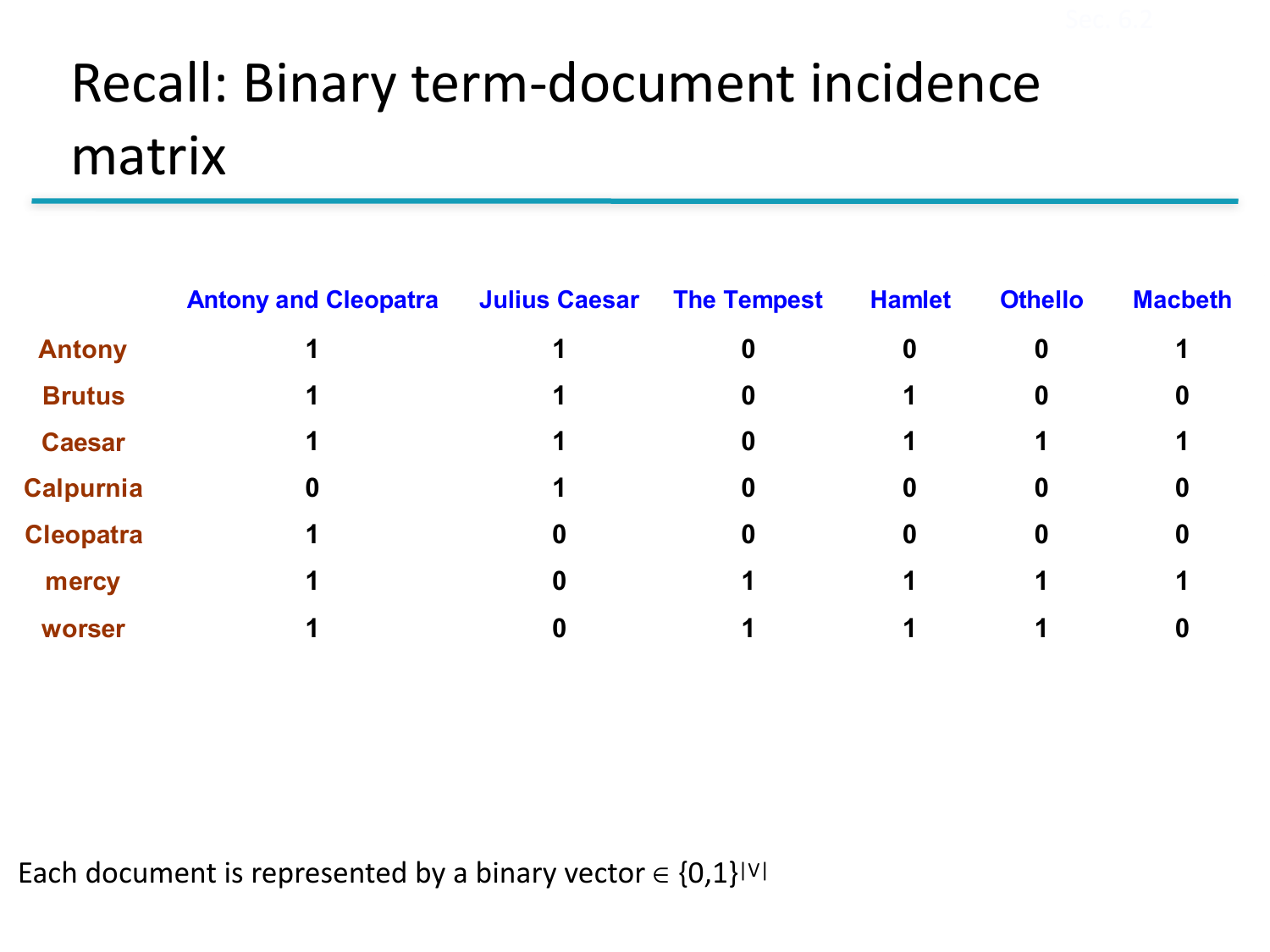# Term-document count matrices

- Consider the number of occurrences of a term in a document:
	- Each document is a count vector in N<sup>v</sup>: a column below

|                  | <b>Antony and Cleopatra</b> | <b>Julius Caesar</b> | <b>The Tempest</b> | <b>Hamlet</b> | <b>Othello</b>   | <b>Macbeth</b> |
|------------------|-----------------------------|----------------------|--------------------|---------------|------------------|----------------|
| <b>Antony</b>    | 157                         | 73                   | 0                  | 0             | 0                | 0              |
| <b>Brutus</b>    | 4                           | 157                  | $\boldsymbol{0}$   | 1             | $\boldsymbol{0}$ | 0              |
| <b>Caesar</b>    | 232                         | 227                  | $\boldsymbol{0}$   | $\mathbf 2$   | 1                |                |
| <b>Calpurnia</b> | $\bf{0}$                    | 10                   | 0                  | 0             | 0                | 0              |
| <b>Cleopatra</b> | 57                          | $\mathbf 0$          | $\boldsymbol{0}$   | 0             | 0                | 0              |
| mercy            | $\mathbf{2}$                | $\boldsymbol{0}$     | 3                  | 5             | 5                |                |
| worser           |                             | $\boldsymbol{0}$     |                    |               |                  |                |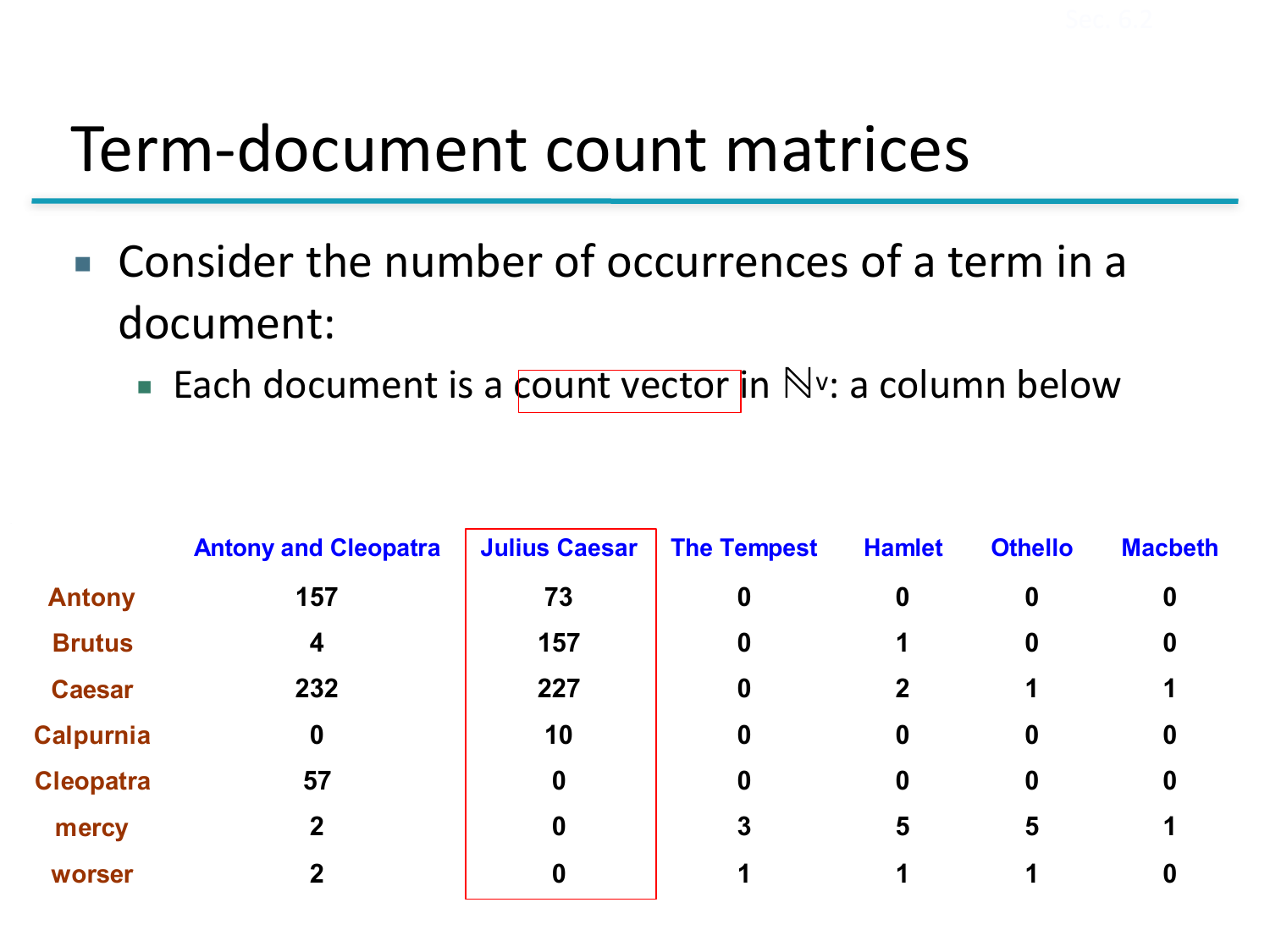#### *Bag of words* model

- Vector representation doesn't consider the ordering of words in a document
- *John is quicker than Mary* and Mary is quicker than *John* have the same vectors
- This is called the **bag of words** model.
- In a sense, this is a step back: The positional index was able to distinguish these two documents.
- For now: bag of words model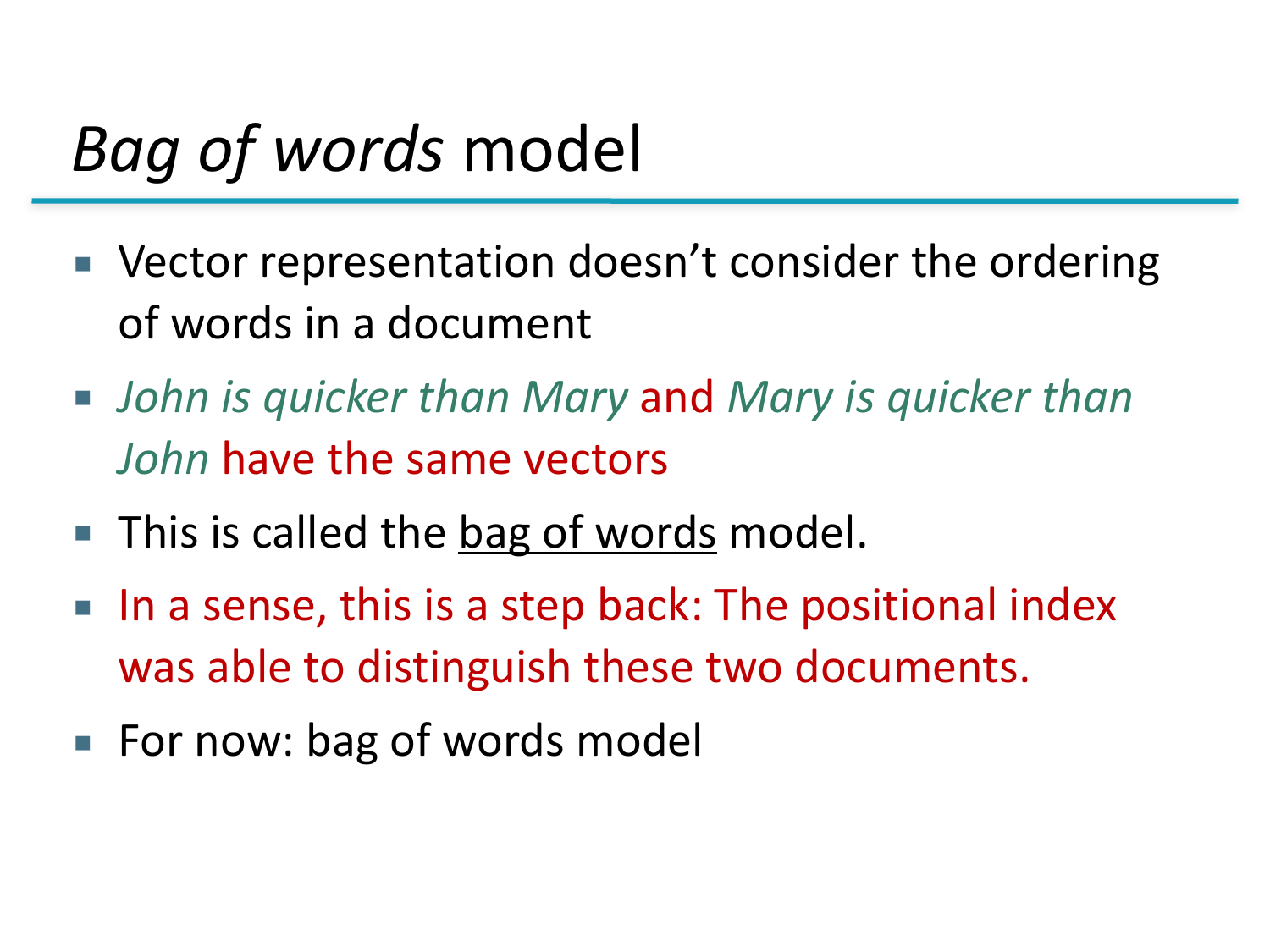# Term frequency tf

- **The term frequency**  $\mathsf{tf}_{t,d}$  **of term** *t* **in document** *d* **is** defined as the number of times that *t* occurs in d.
- We want to use tf when computing query-document match scores. But how?
- Raw term frequency is not what we want:
	- A document with 10 occurrences of the term is more relevant than a document with 1 occurrence of the term.
	- But not 10 times more relevant.
- Relevance does not increase proportionally with term frequency. NB: frequency = count in IR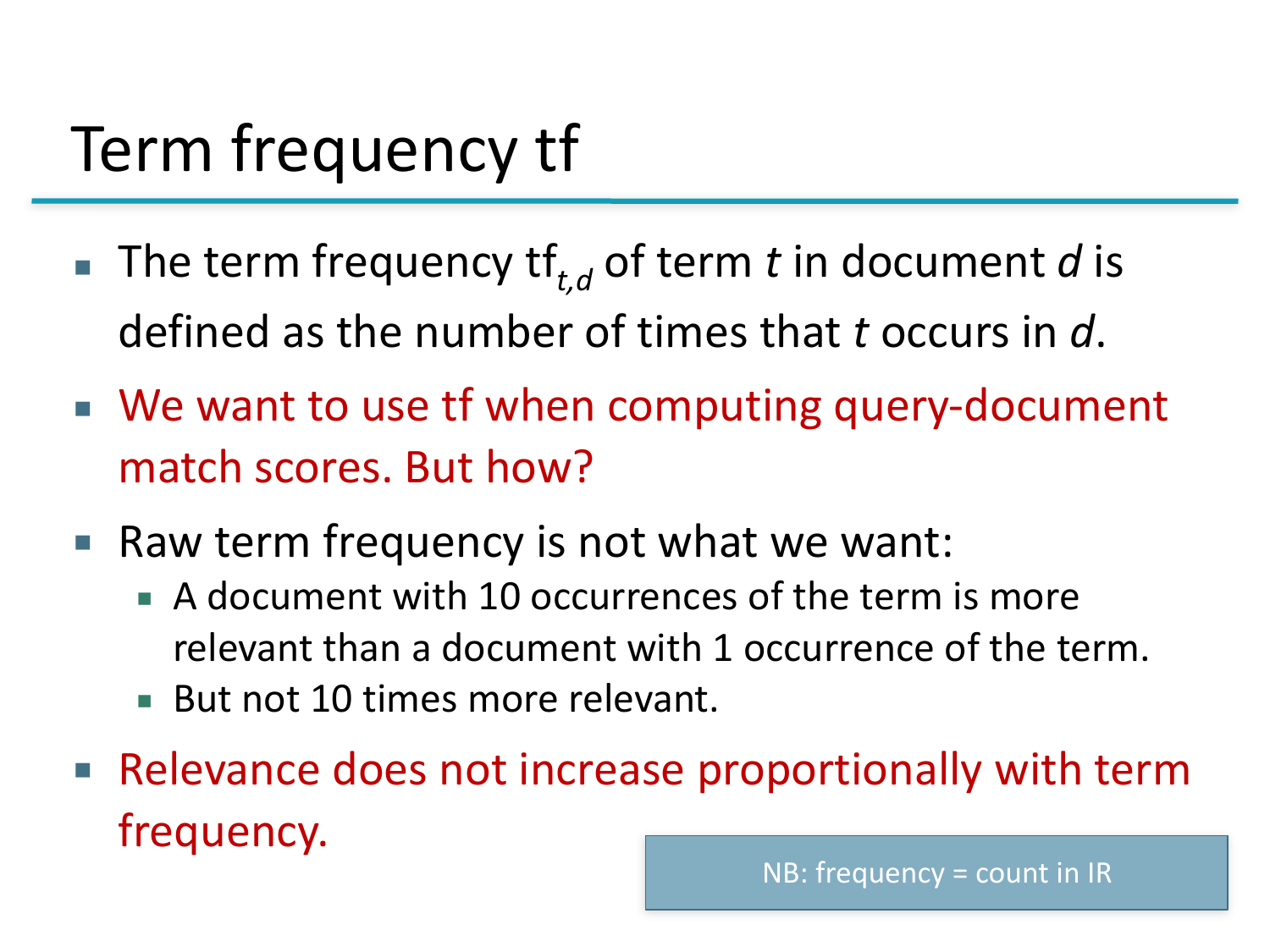# Log-frequency weighting

 $\blacksquare$  The log frequency weight of term t in d is

$$
w_{t,d} = \begin{cases} 1 + \log_{10} t f_{t,d}, & \text{if } tf_{t,d} > 0 \\ 0, & \text{otherwise} \end{cases}
$$

■  $0 \to 0$ ,  $1 \to 1$ ,  $2 \to 1.3$ ,  $10 \to 2$ ,  $1000 \to 4$ , etc.

■ Score for a document-query pair: sum over terms *t* in both *q* and *d*:

$$
\blacksquare \text{ score } = \sum_{t \in q \cap d} (1 + \log t \mathbf{f}_{t,d})
$$

 $\blacksquare$  The score is 0 if none of the query terms is present in the document.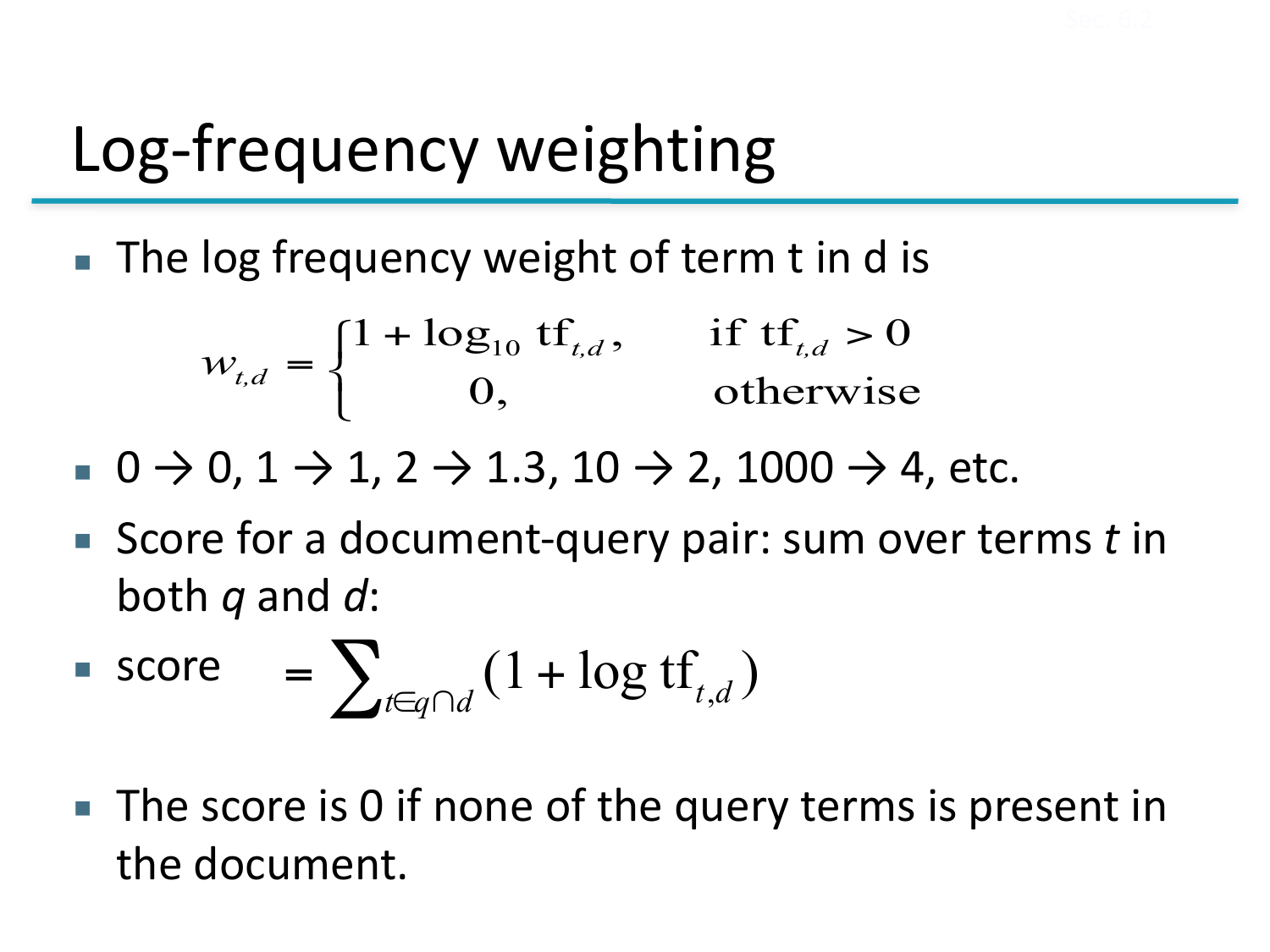## Document frequency

- $\blacksquare$  Rare terms are more informative than frequent terms ■ Recall stop words
- Consider a term in the query that is rare in the collection (e.g., *arachnocentric*)
- $\blacksquare$  A document containing this term is very likely to be relevant to the query *arachnocentric*
- $\blacksquare \rightarrow \mathsf{W}\mathsf{e}$  want a high weight for rare terms like *arachnocentric*.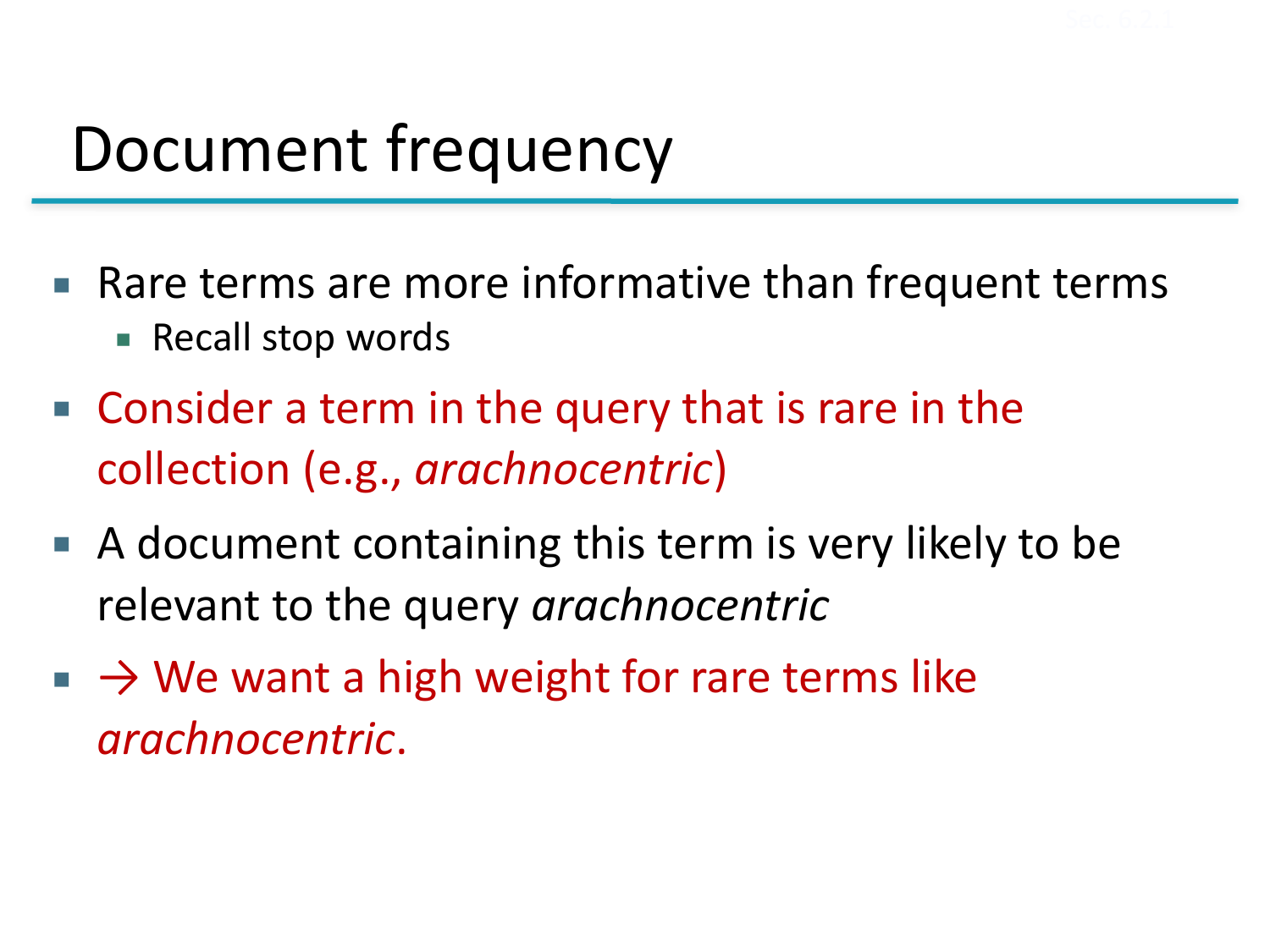## Document frequency, continued

- Frequent terms are less informative than rare terms
- $\blacksquare$  Consider a query term that is frequent in the collection (e.g., *high, increase, line*)
- A document containing such a term is more likely to be relevant than a document that doesn't
- But it's not a sure indicator of relevance.
- $\rightarrow$  For frequent terms, we want low positive weights for words like *high, increase, and line*
- But higher weights for rare terms.
- We will use document frequency (df) to capture this.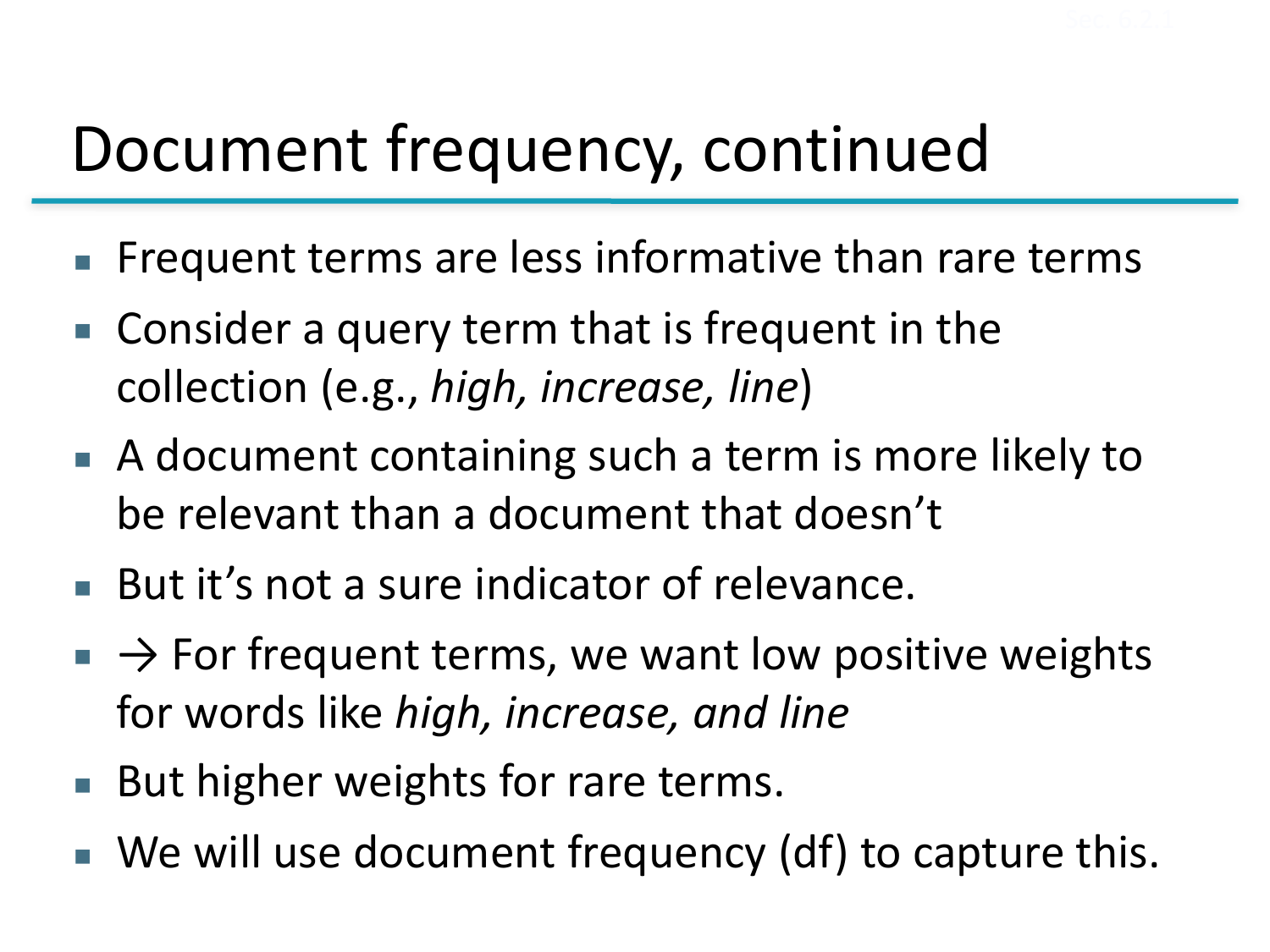# idf weight

- **I** df<sub>t</sub> is the <u>document</u> frequency of *t*: the number of documents that contain t
	- df<sub>t</sub> is an inverse measure of the informativeness of t
	- df<sub>t</sub>  $\leq N$
- We define the idf (inverse document frequency) of t by  $idf_t = log_{10} (N/df_t)$ 
	- We use log (*N*/df<sub>*t*</sub>) instead of *N*/df<sub>*t*</sub> to "dampen" the effect of idf.

Will turn out the base of the log is immaterial.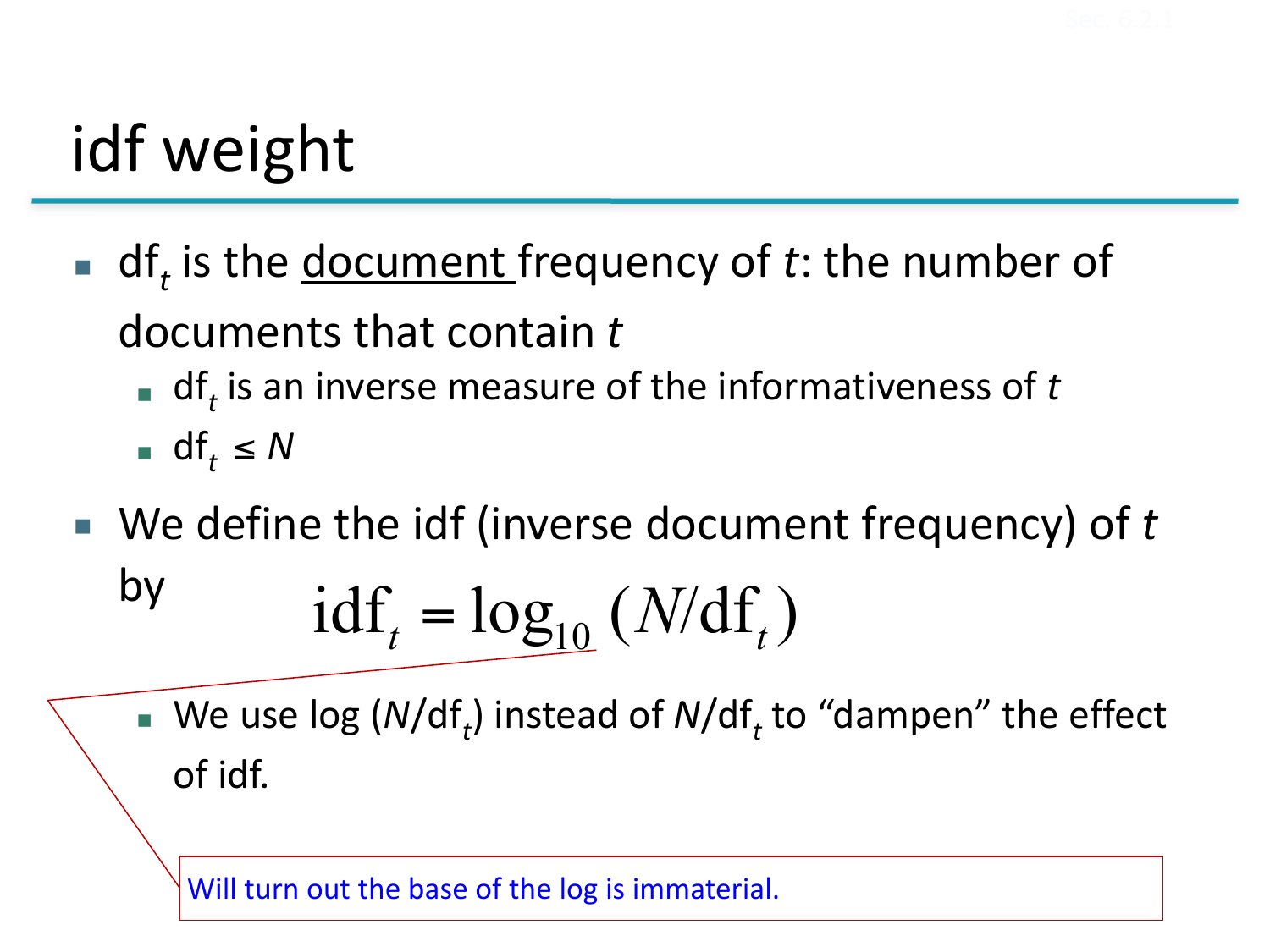# idf example, suppose  $N = 1$  million

| term      | $df_t$    | $ $ idf, |
|-----------|-----------|----------|
| calpurnia | 1         |          |
| animal    | 100       |          |
| sunday    | 1,000     |          |
| fly       | 10,000    |          |
| under     | 100,000   |          |
| the       | 1,000,000 |          |

$$
\text{idf}_t = \log_{10} \left( \frac{N}{df}_t \right)
$$

There is one idf value for each term *t* in a collection.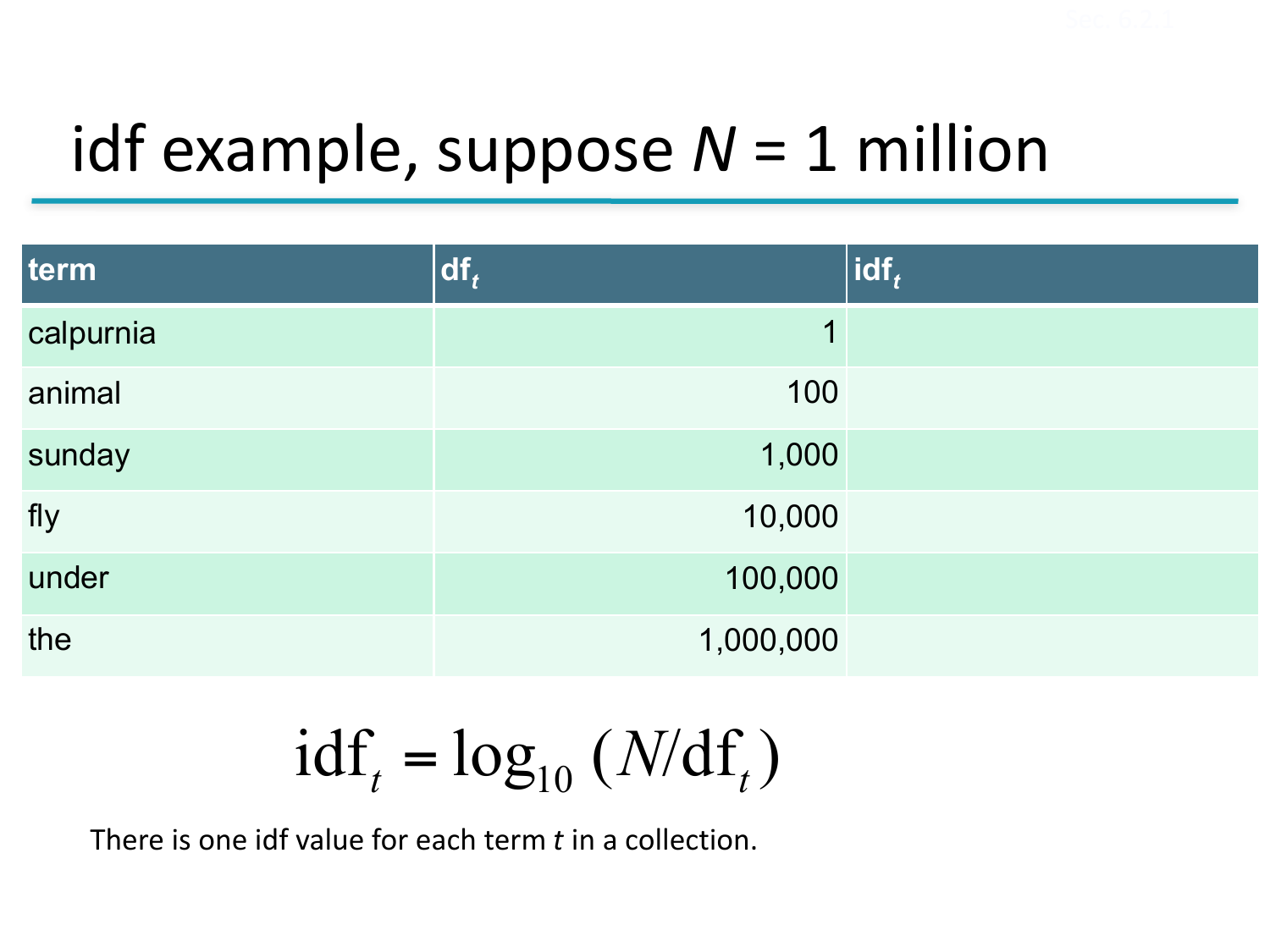# Effect of idf on ranking

- Does idf have an effect on ranking for one-term queries, like
	- iPhone
- idf has no effect on ranking one term queries
	- idf affects the ranking of documents for queries with at least two terms
	- For the query capricious person, idf weighting makes occurrences of capricious count for much more in the final document ranking than occurrences of person.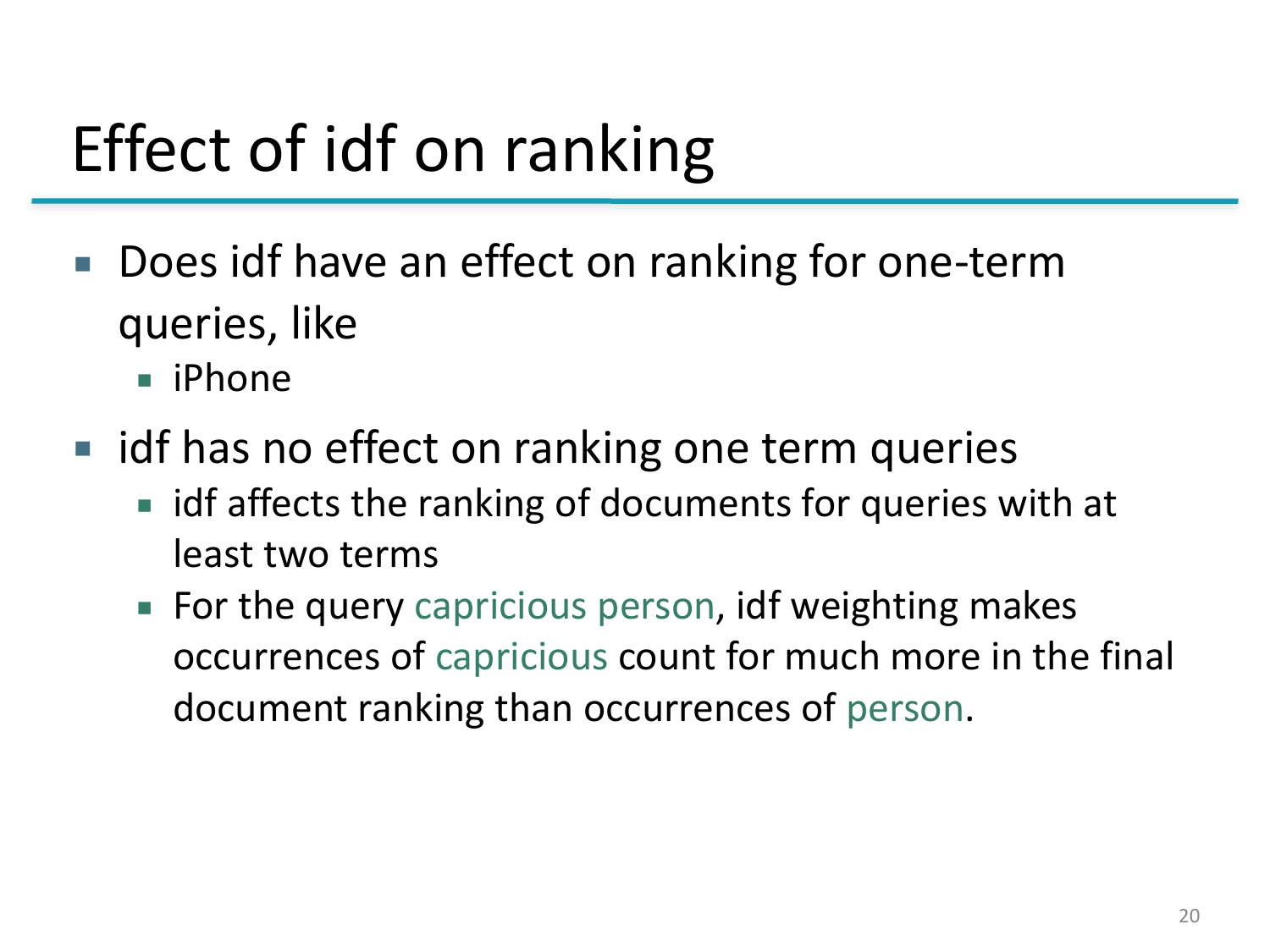# Collection vs. Document frequency

- The collection frequency of t is the number of occurrences of t in the collection, counting multiple occurrences.
- Example:

| <b>Word</b> | <b>Collection frequency</b> | <b>Document frequency</b> |
|-------------|-----------------------------|---------------------------|
| insurance   | 10440                       | 3997                      |
| try         | 10422                       | 8760                      |

■ Which word is a better search term (and should get a higher weight)?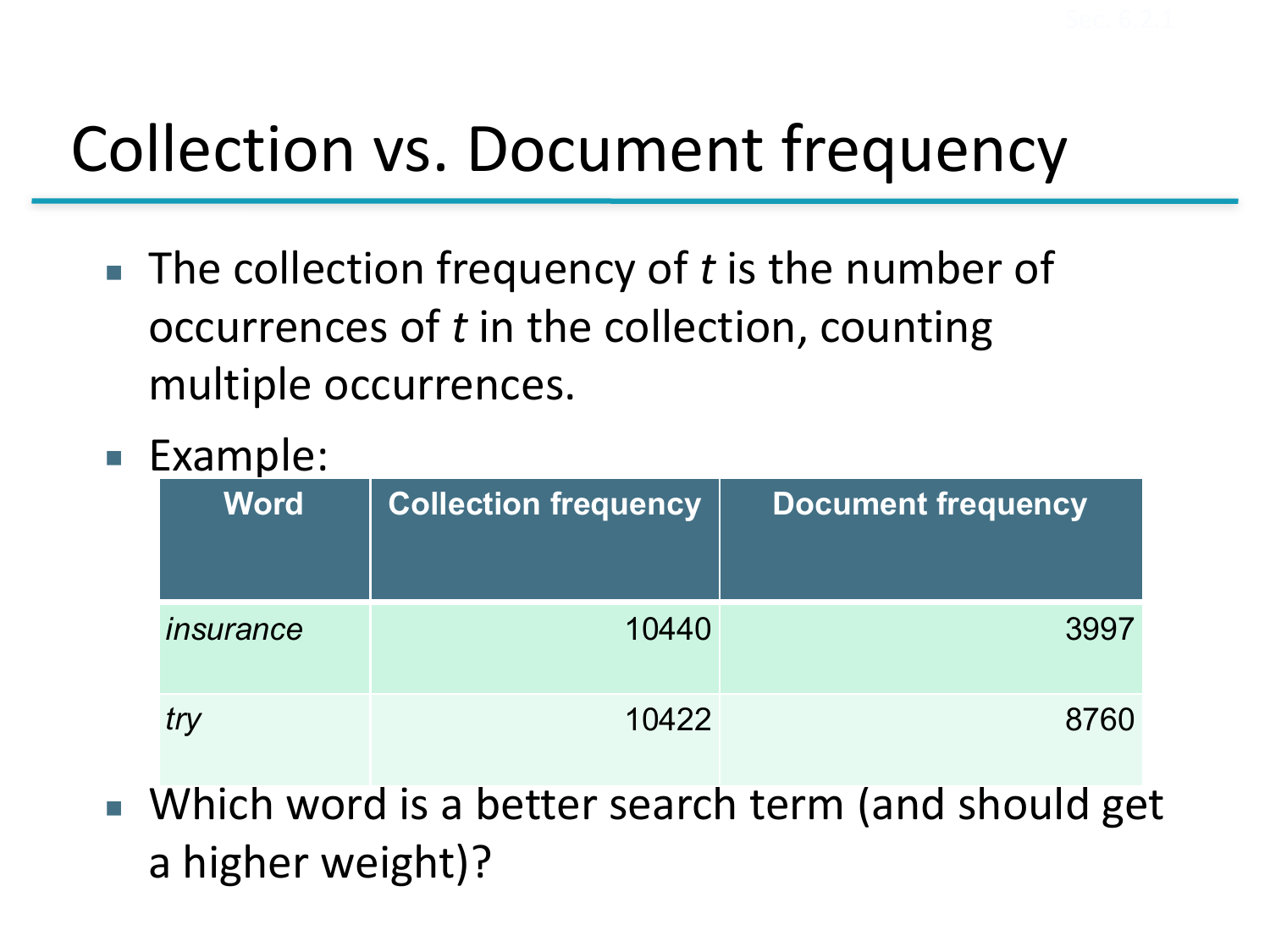# tf-idf weighting

■ The tf-idf weight of a term is the product of its tf weight and its idf weight.

$$
w_{t,d} = (1 + \log t f_{t,d}) \times \log(N/d f_t)
$$

- Best known weighting scheme in information retrieval
	- Note: the "-" in tf-idf is a hyphen, not a minus sign!
	- **EX Alternative names: tf.idf, tf x idf**
- **Increases with the number of occurrences within a** document
- Increases with the rarity of the term in the collection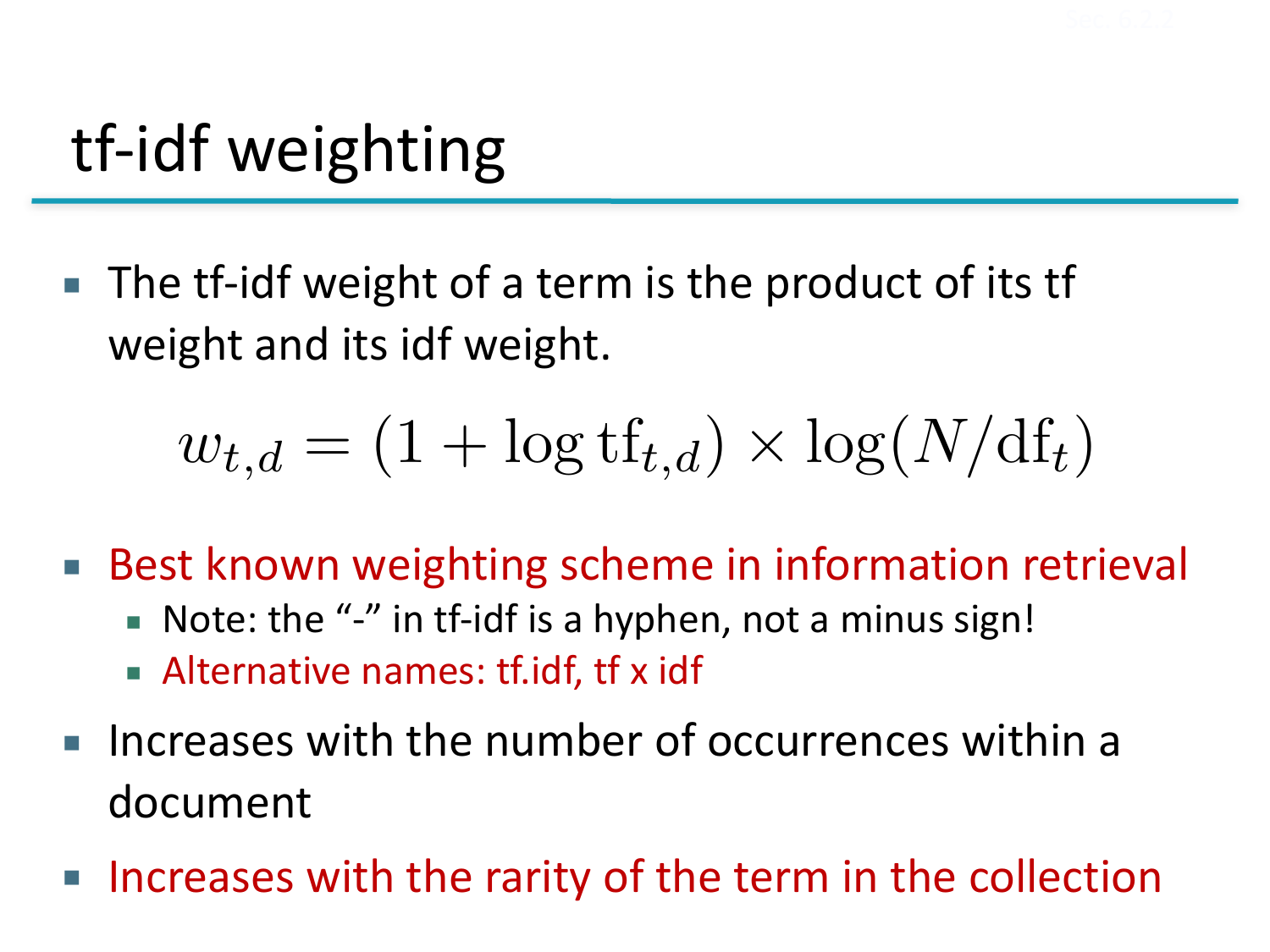#### Score for a document given a query

$$
\text{Score}(q,d) = \sum_{t \in q \cap d} \text{tf.idf}_{t,d}
$$

#### ■ There are many variants

- How "tf" is computed (with/without logs)
- Whether the terms in the query are also weighted
- …
- Anyone see a problem with this?

Long documents have higher scores!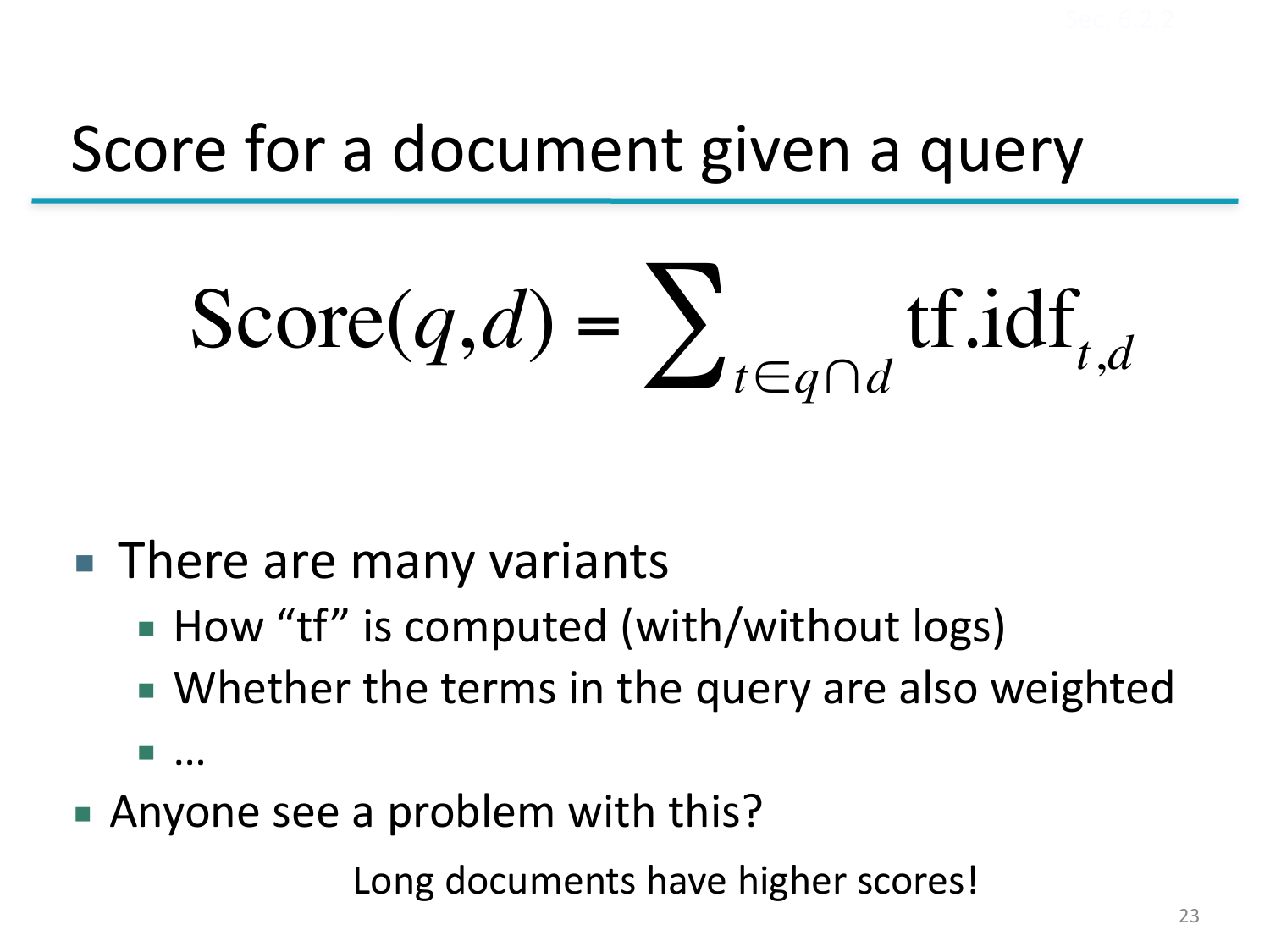#### Binary  $\rightarrow$  count  $\rightarrow$  weight matrix

|                  | <b>Antony and Cleopatra</b> | <b>Julius Caesar</b> | <b>The Tempest</b> | <b>Hamlet</b>    | <b>Othello</b> | <b>Macbeth</b>   |
|------------------|-----------------------------|----------------------|--------------------|------------------|----------------|------------------|
| <b>Antony</b>    | 5.25                        | 3.18                 | $\boldsymbol{0}$   | $\boldsymbol{0}$ | $\mathbf 0$    | 0.35             |
| <b>Brutus</b>    | 1.21                        | 6.1                  | $\boldsymbol{0}$   | 1                | $\mathbf 0$    | $\boldsymbol{0}$ |
| <b>Caesar</b>    | 8.59                        | 2.54                 | $\boldsymbol{0}$   | 1.51             | 0.25           | $\mathbf 0$      |
| <b>Calpurnia</b> | $\boldsymbol{0}$            | 1.54                 | $\boldsymbol{0}$   | $\boldsymbol{0}$ | $\mathbf 0$    | $\boldsymbol{0}$ |
| <b>Cleopatra</b> | 2.85                        | $\boldsymbol{0}$     | $\boldsymbol{0}$   | $\mathbf 0$      | $\mathbf 0$    | $\boldsymbol{0}$ |
| mercy            | 1.51                        | $\mathbf 0$          | 1.9                | 0.12             | 5.25           | 0.88             |
| worser           | 1.37                        | 0                    | 0.11               | 4.15             | 0.25           | 1.95             |

Each document is now represented by a real-valued vector of tf-idf weights  $\in$  R|V|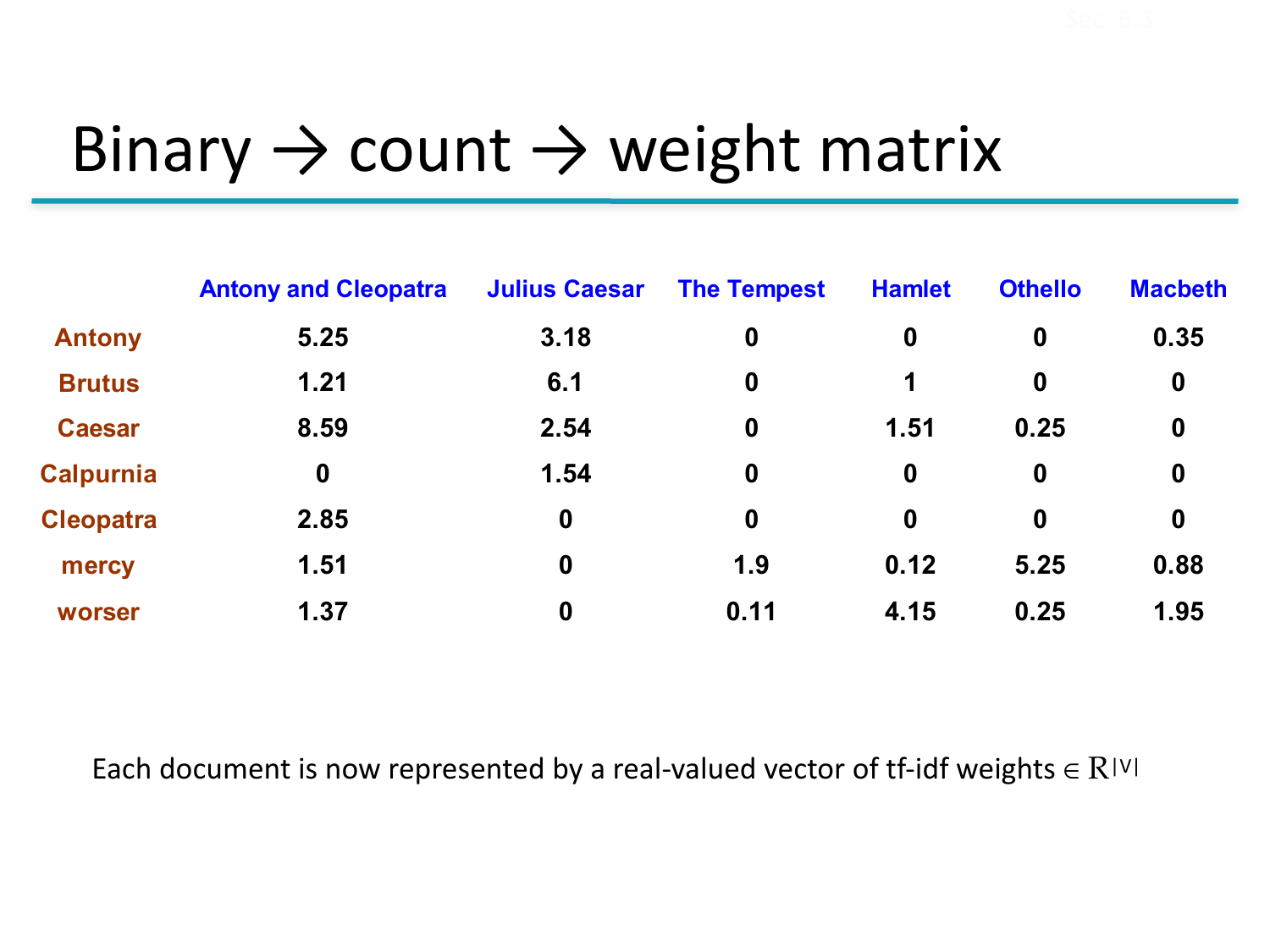#### Documents as vectors

- So we have a  $|V|$ -dimensional vector space
- Terms are axes of the space
- Documents are points or vectors in this space
- Very high-dimensional: tens of millions of dimensions when you apply this to a web search engine
- These are very sparse vectors most entries are zero.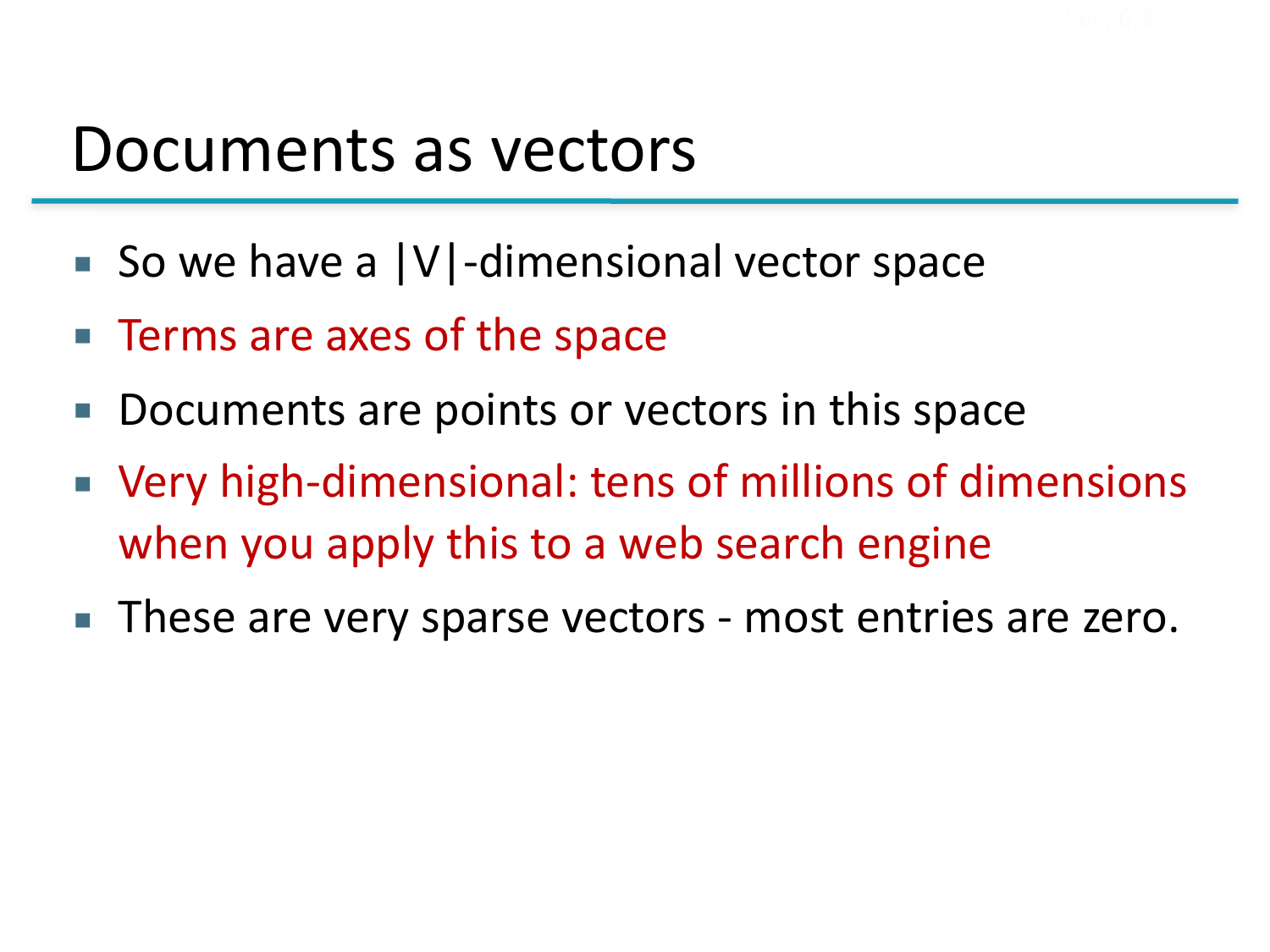#### Queries as vectors

- Key idea 1: Do the same for queries: represent them as vectors in the space
- Key idea 2: Rank documents according to their proximity to the query in this space
- **proximity** = similarity of vectors
- Recall: We do this because we want to get away from the you're-either-in-or-out Boolean model.
- Instead: rank more relevant documents higher than less relevant documents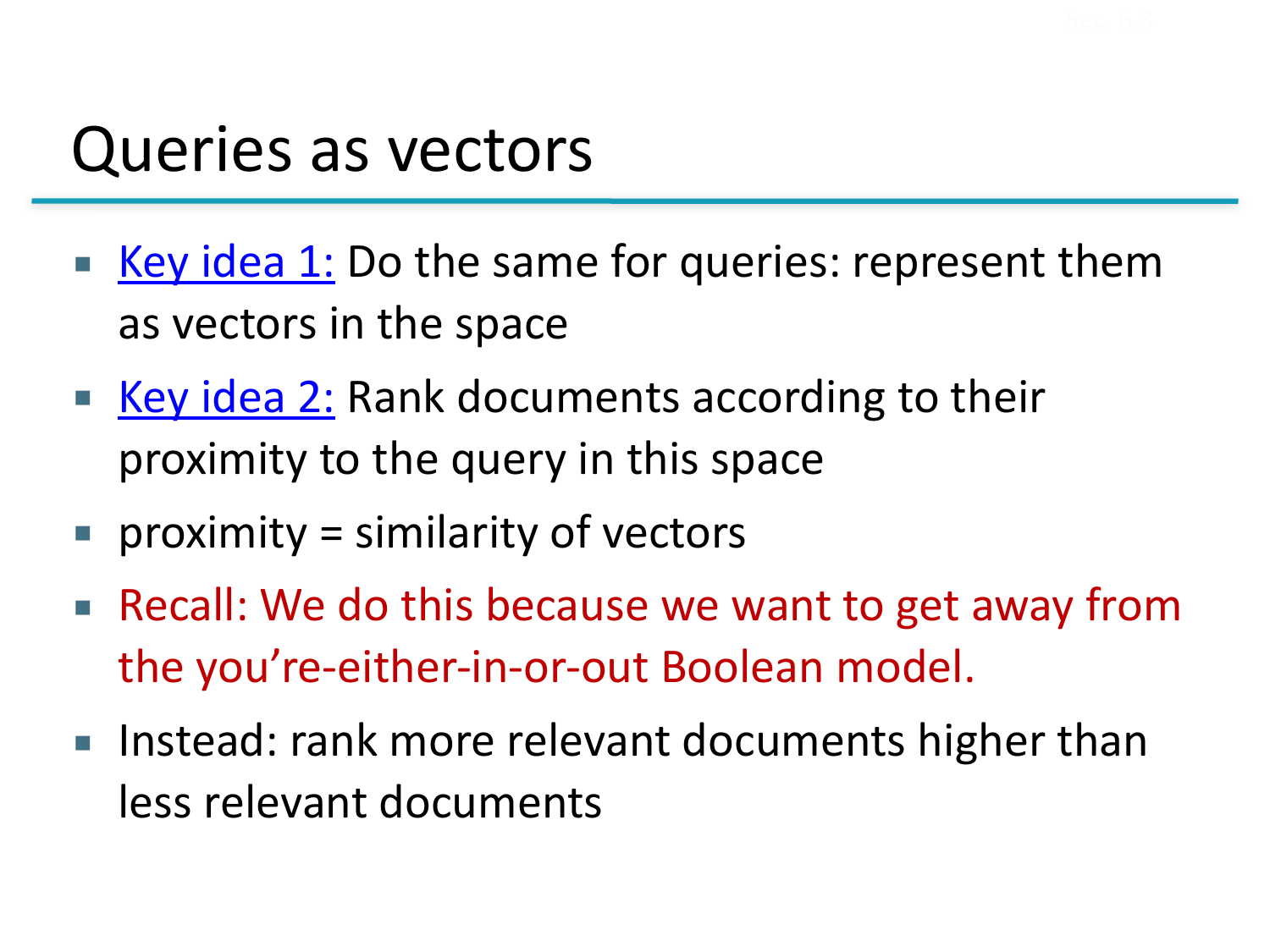#### Formalizing vector space similarity

- First cut: distance between two points
	- $\blacksquare$  ( = distance between the end points of the two vectors)
- Euclidean distance?
- **Euclidean distance is a bad idea...**
- ... because Euclidean distance is large for vectors of different lengths.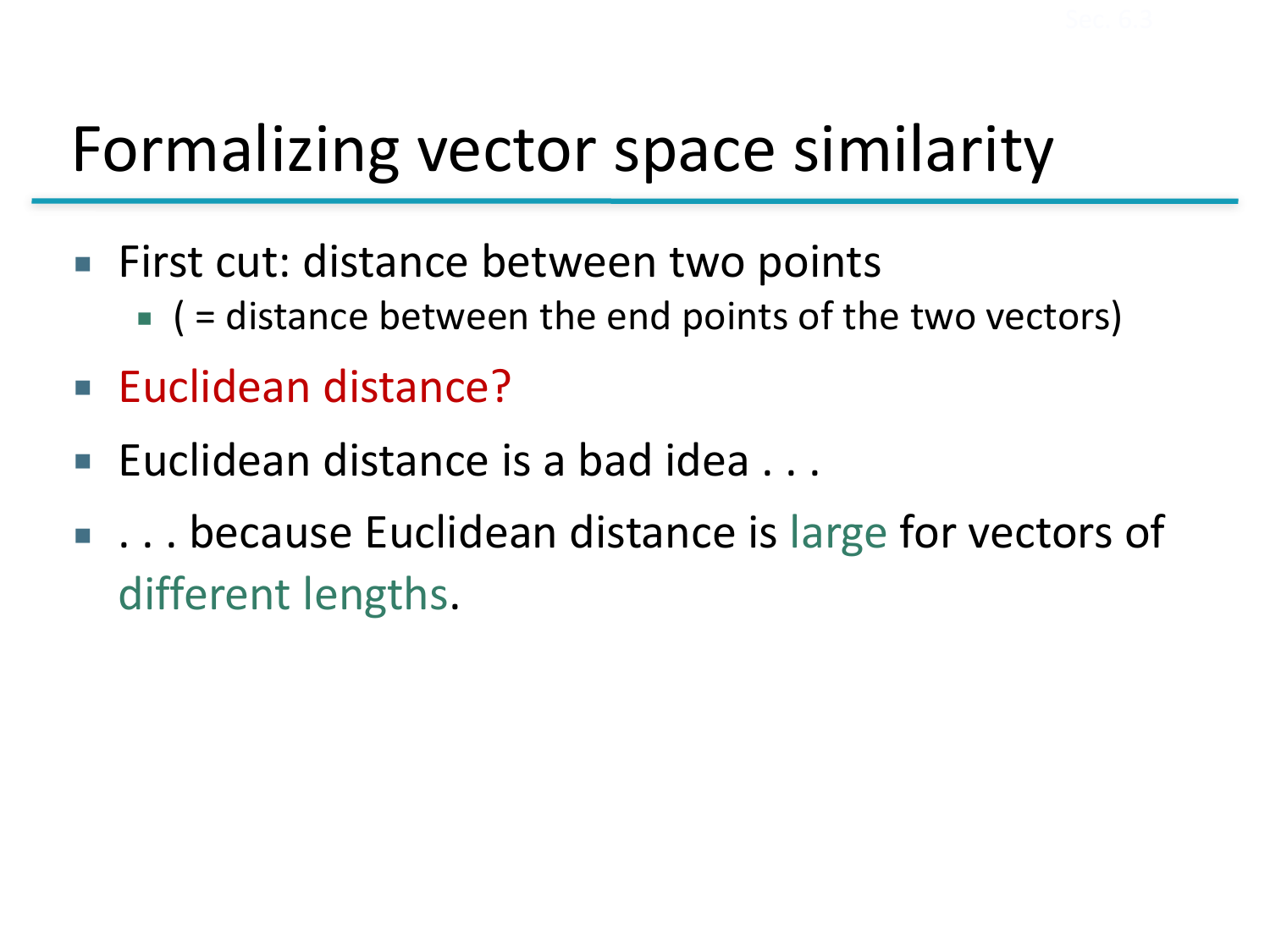# Why distance is a bad idea

The Euclidean distance between  $\overrightarrow{q}$ and  $\overrightarrow{d_2}$  is large even though the distribution of terms in the query  $\vec{q}$  and the distribution of terms in the document  $\overrightarrow{d}$  are

very similar.

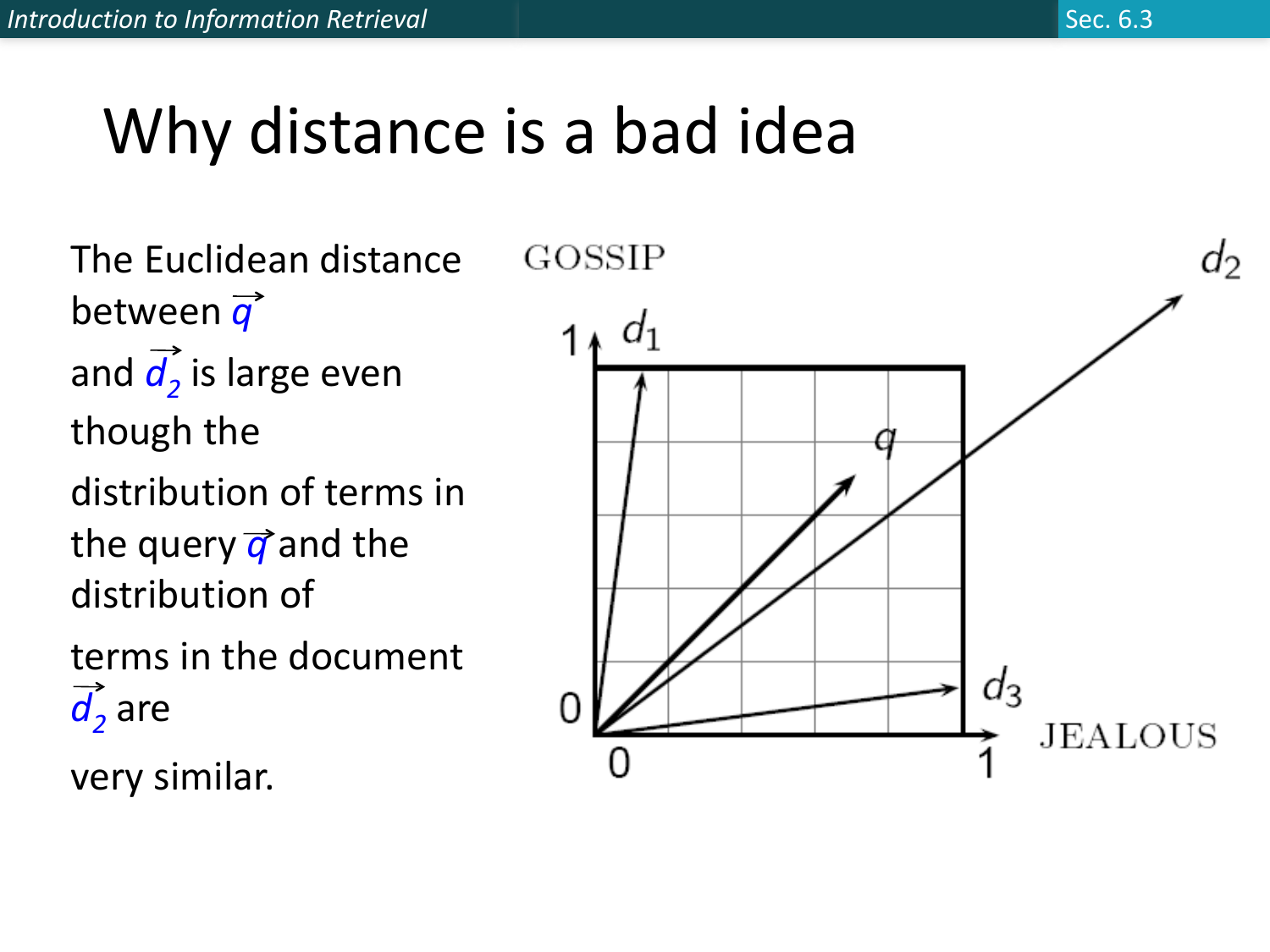# Use angle instead of distance

- Thought experiment: take a document d and append it to itself. Call this document d'.
- "Semantically" d and d' have the same content
- **EXAL The Euclidean distance between the two documents** can be quite large
- The angle between the two documents is 0, corresponding to maximal similarity.
- Key idea: Rank documents according to angle with query.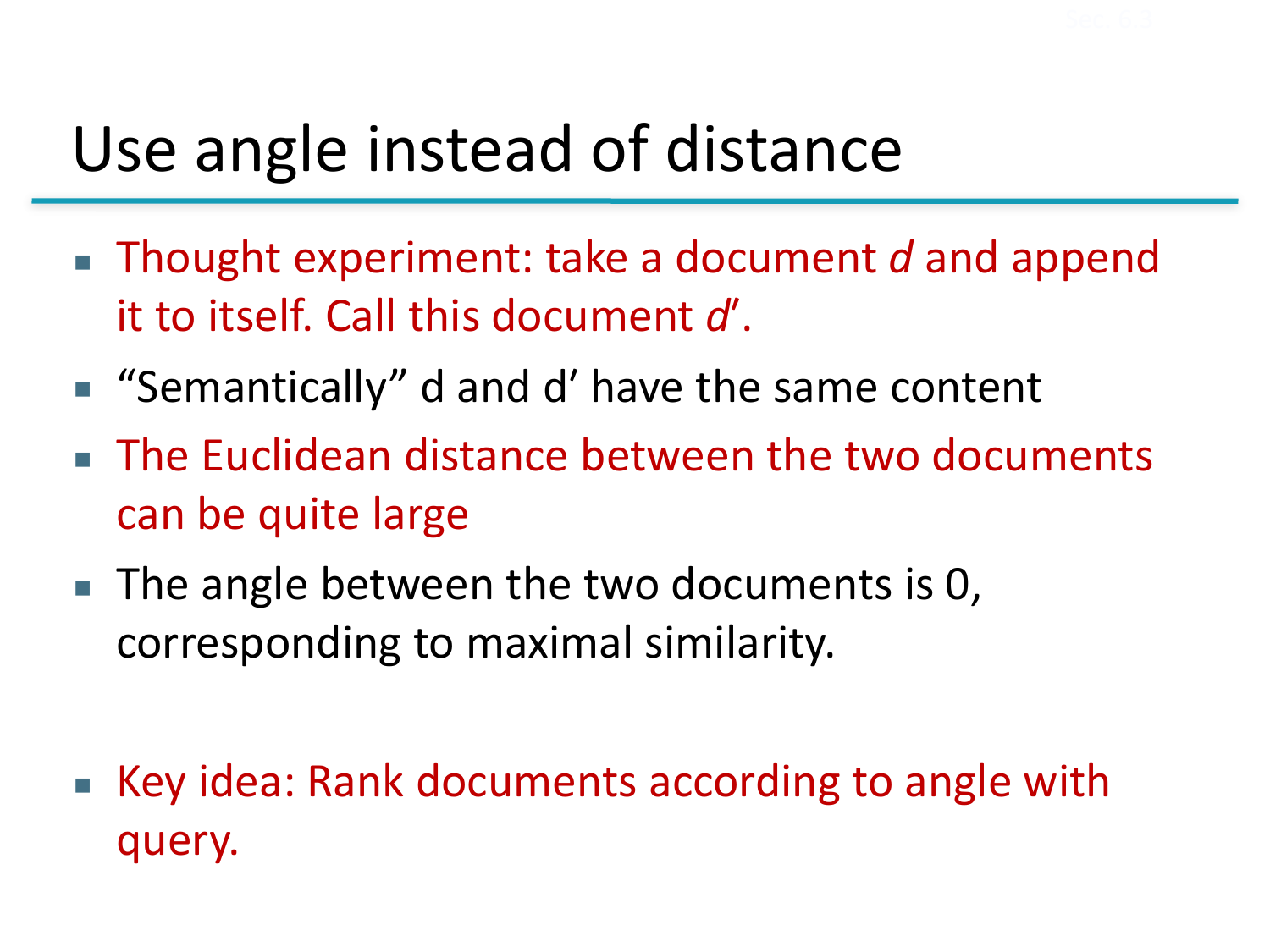#### From angles to cosines

- The following two notions are equivalent.
	- Rank documents in increasing order of the angle between query and document
	- Rank documents in decreasing order of cosine(query,document)
- $\blacksquare$  Cosine is a monotonically decreasing function for the interval  $[0^\circ, 180^\circ]$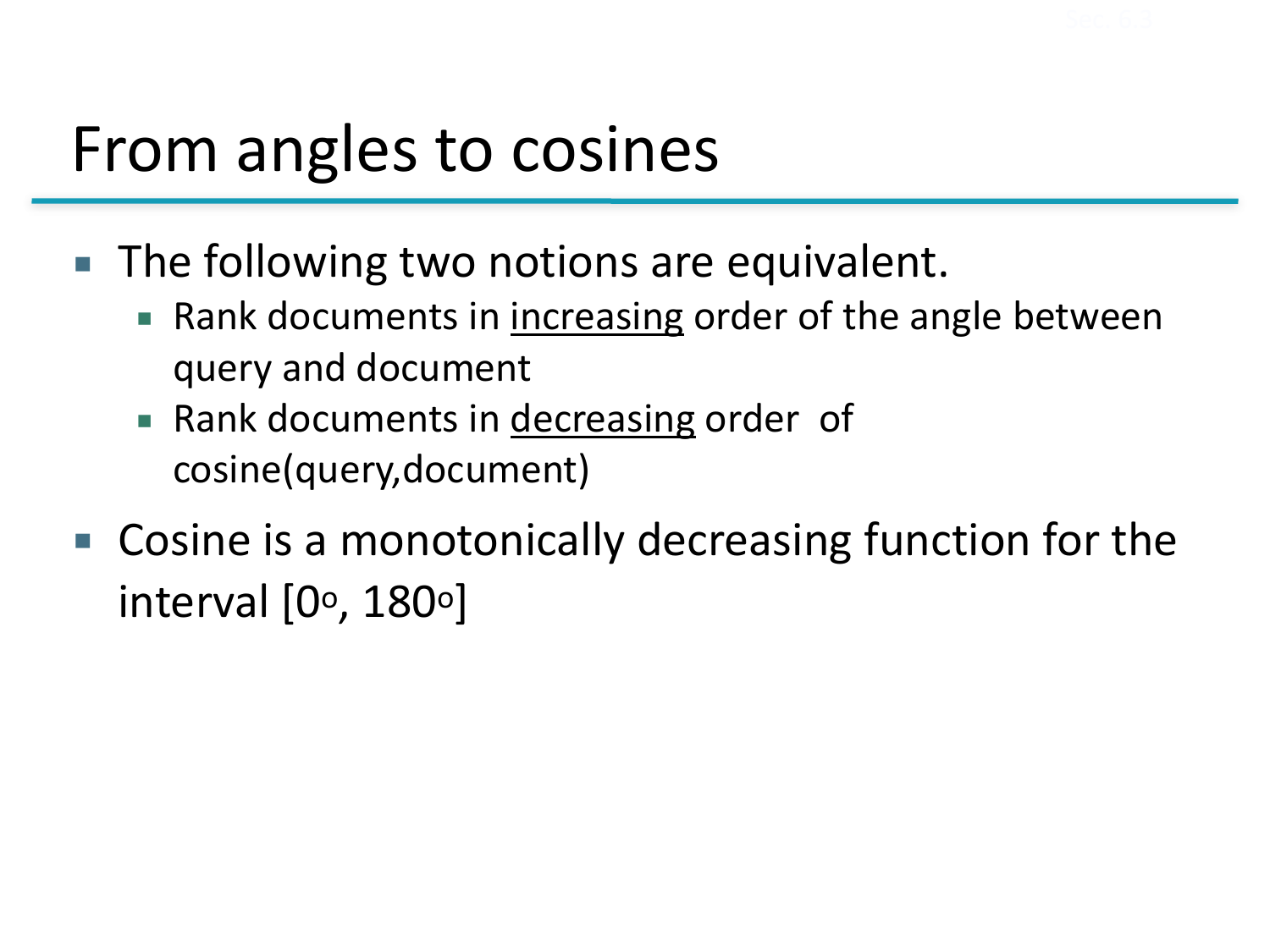#### From angles to cosines



■ But how – *and why* – should we be computing cosines?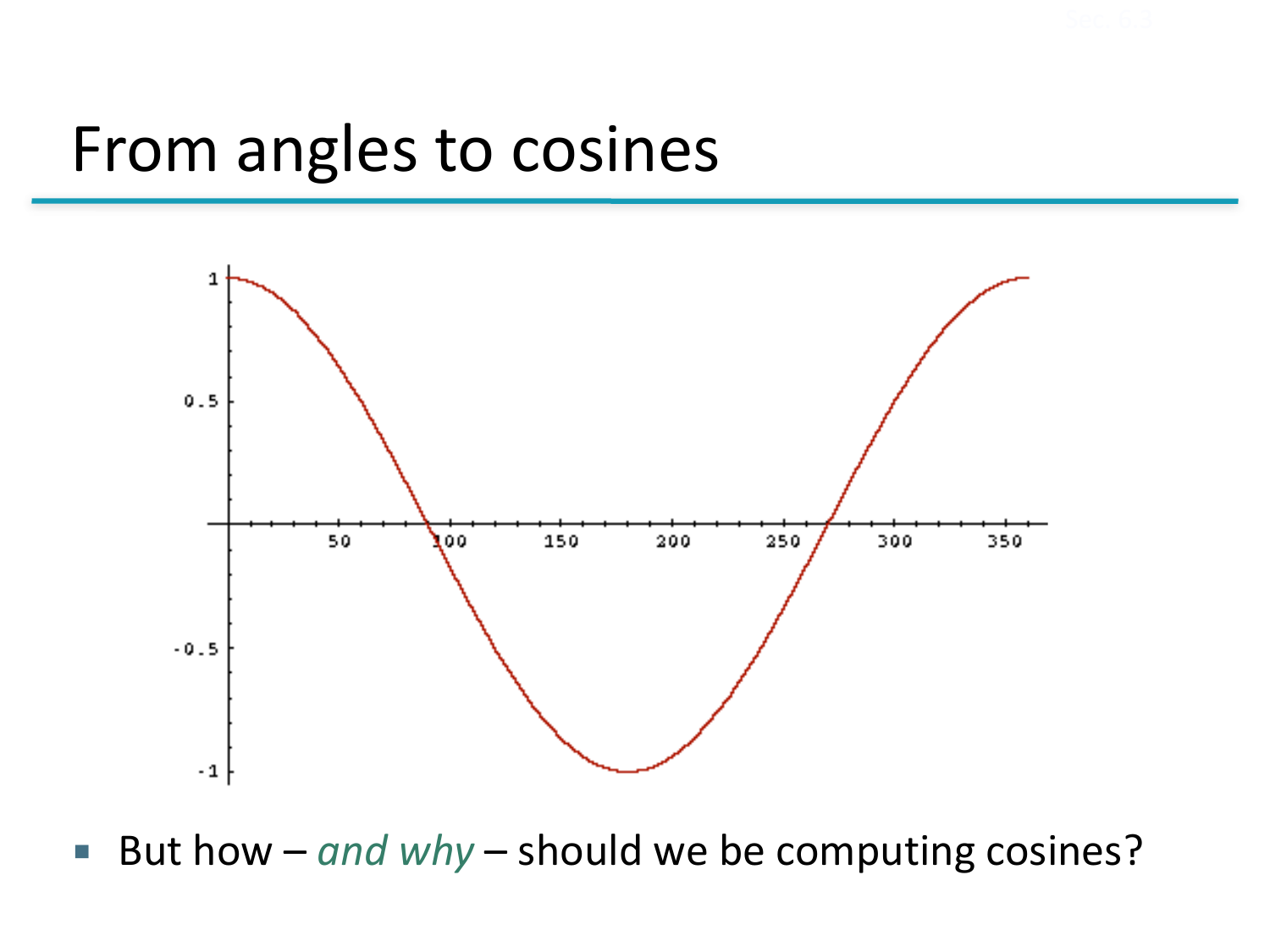# Length normalization

- A vector can be (length-) normalized by dividing each of its components by its length  $-$  for this we use the  $L<sub>2</sub>$  norm:  $\left\| \vec{x} \right\|_2 = \sqrt{\sum_i x_i^2}$ 2  $\rightarrow$
- **Dividing a vector by its L**, norm makes it a unit (length) vector (on surface of unit hypersphere)
- **Effect on the two documents d and d' (d appended to** itself) from earlier slide: they have identical vectors after length-normalization.
	- Long and short documents now have comparable weights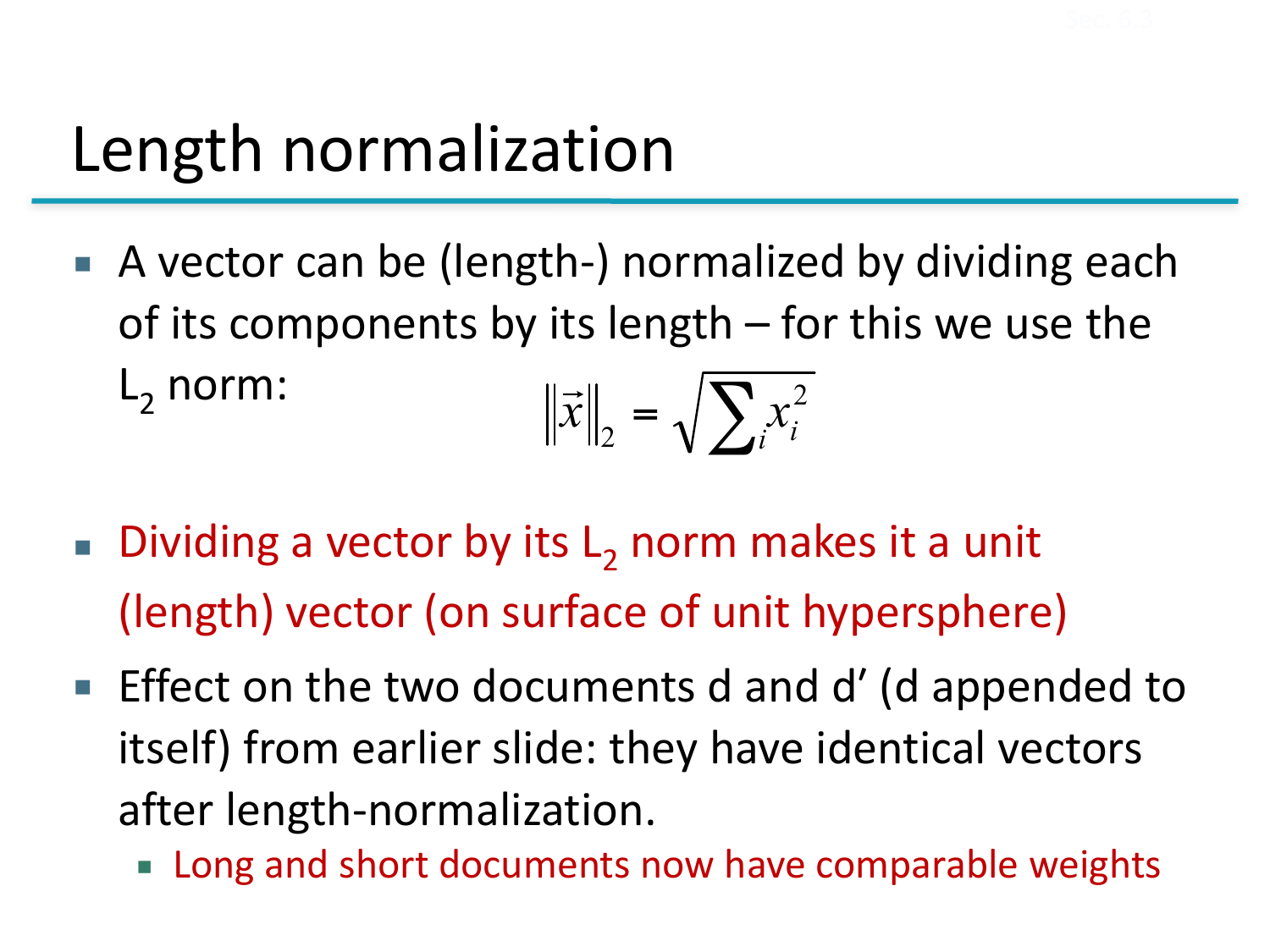## cosine(query,document)



 $q_i$  is the tf-idf weight of term *i* in the query  $d_i$  is the tf-idf weight of term *i* in the document

 $cos(q, d)$  is the cosine similarity of q and d ... or, equivalently, the cosine of the angle between q and d.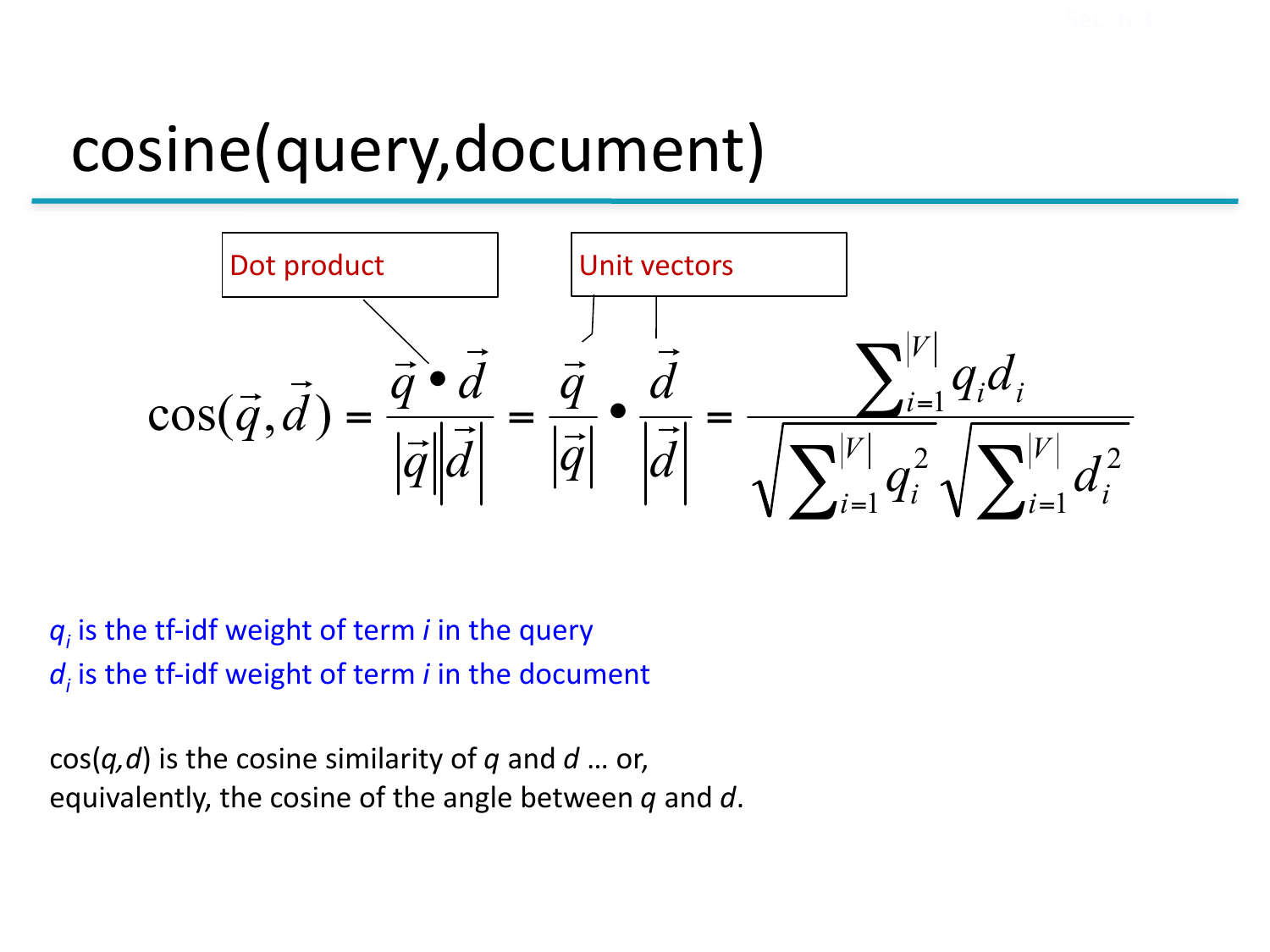#### Cosine for length-normalized vectors

■ For length-normalized vectors, cosine similarity is simply the dot product (or scalar product):

$$
\cos(\vec{q}, \vec{d}) = \vec{q} \cdot \vec{d} = \sum_{i=1}^{|V|} q_i d_i
$$

for q, d length-normalized.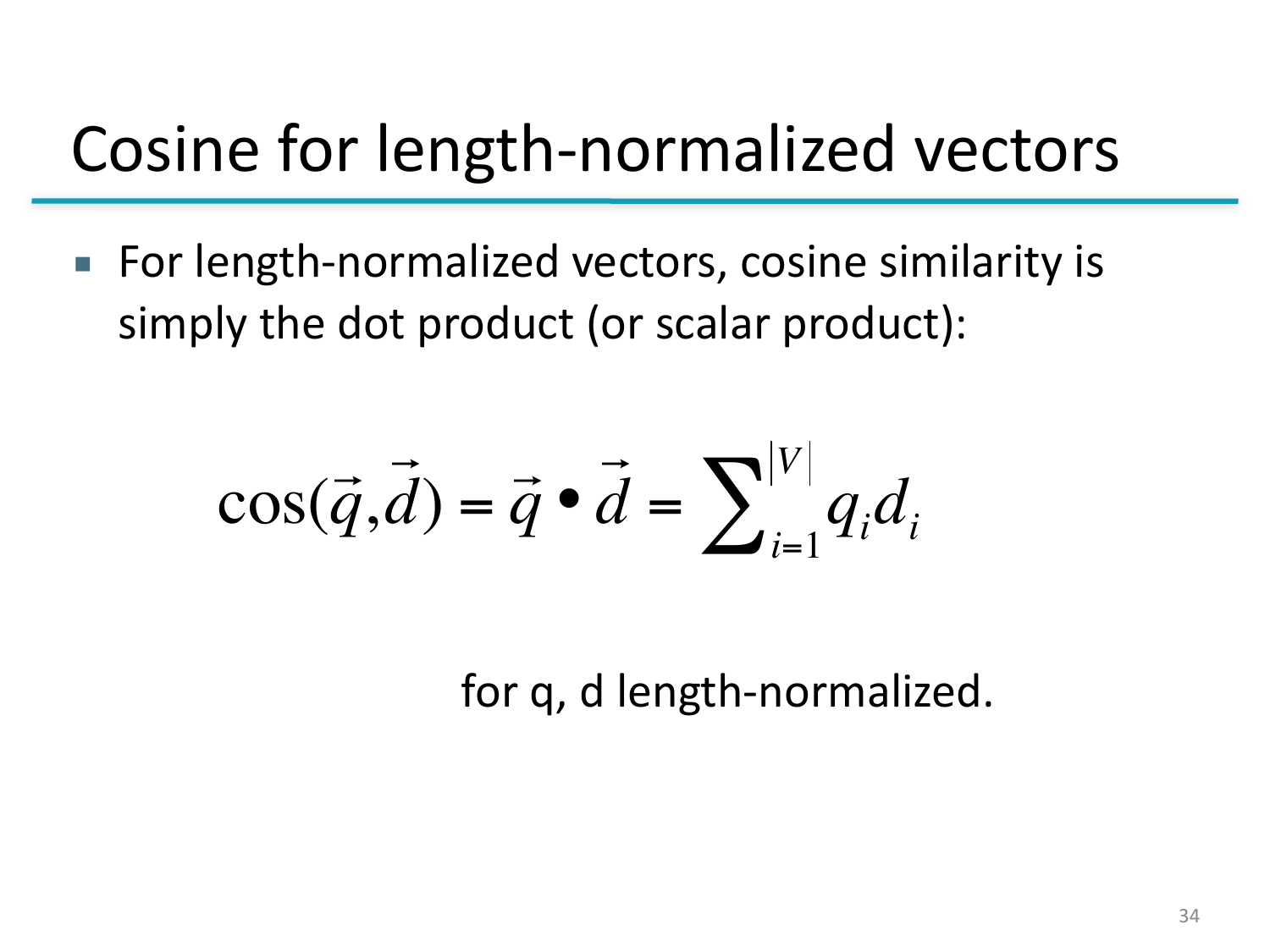#### Cosine similarity illustrated

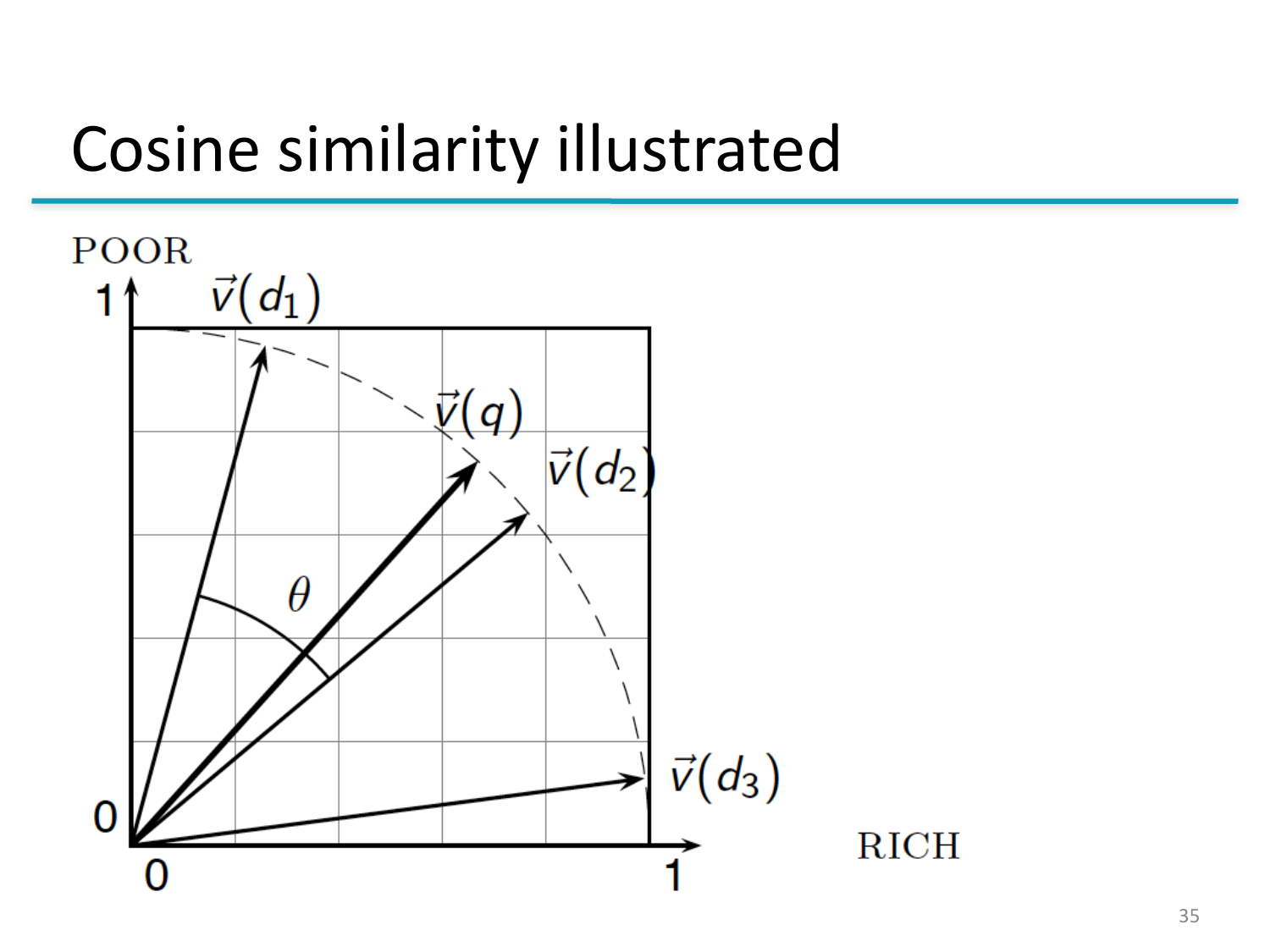#### Cosine similarity amongst 3 documents

#### How similar are

the novels SaS: Sense and *Sensibility* PaP: *Pride and Prejudice*, and

WH: Wuthering *Heights*?

| term      | <b>SaS</b>     | PaP      | <b>WH</b> |
|-----------|----------------|----------|-----------|
| affection | 115            | 58       | 20        |
| jealous   | 10             |          | 11        |
| gossip    | $\overline{2}$ | $\Omega$ | 6         |
| wuthering |                | Ŋ        | 38        |

#### Term frequencies (counts)

Note: To simplify this example, we don't do idf weighting.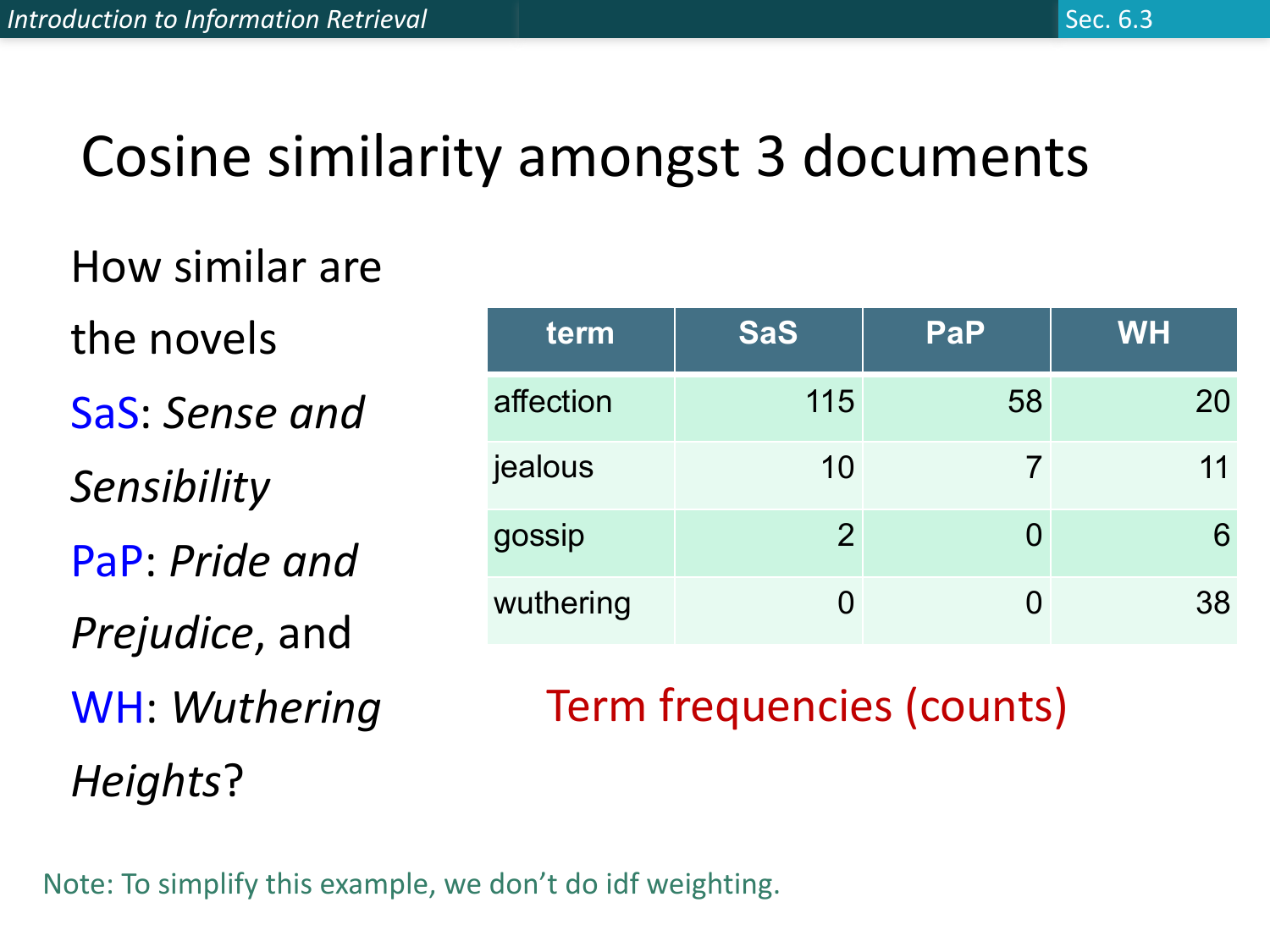## 3 documents example contd.

#### Log frequency weighting

#### **After length normalization**

| term      | <b>SaS</b>     | <b>PaP</b>     | <b>WH</b> | term      | <b>SaS</b>     | <b>PaP</b> | <b>WH</b> |
|-----------|----------------|----------------|-----------|-----------|----------------|------------|-----------|
| affection | 3.06           | 2.76           | 2.30      | affection | 0.789          | 0.832      | 0.524     |
| jealous   | 2.00           | 1.85           | 2.04      | jealous   | 0.515          | 0.555      | 0.465     |
| gossip    | 1.30           | $\overline{0}$ | 1.78      | gossip    | 0.335          |            | 0.405     |
| wuthering | $\overline{0}$ | $\overline{0}$ | 2.58      | wuthering | $\overline{0}$ |            | 0.588     |

 $cos(SaS,PaP) \approx$ 

```
0.789 \times 0.832 + 0.515 \times 0.555 + 0.335 \times 0.0 + 0.0 \times 0.0≈ 0.94cos(SaS, WH) \approx 0.79cos(PaP, WH) \approx 0.69
```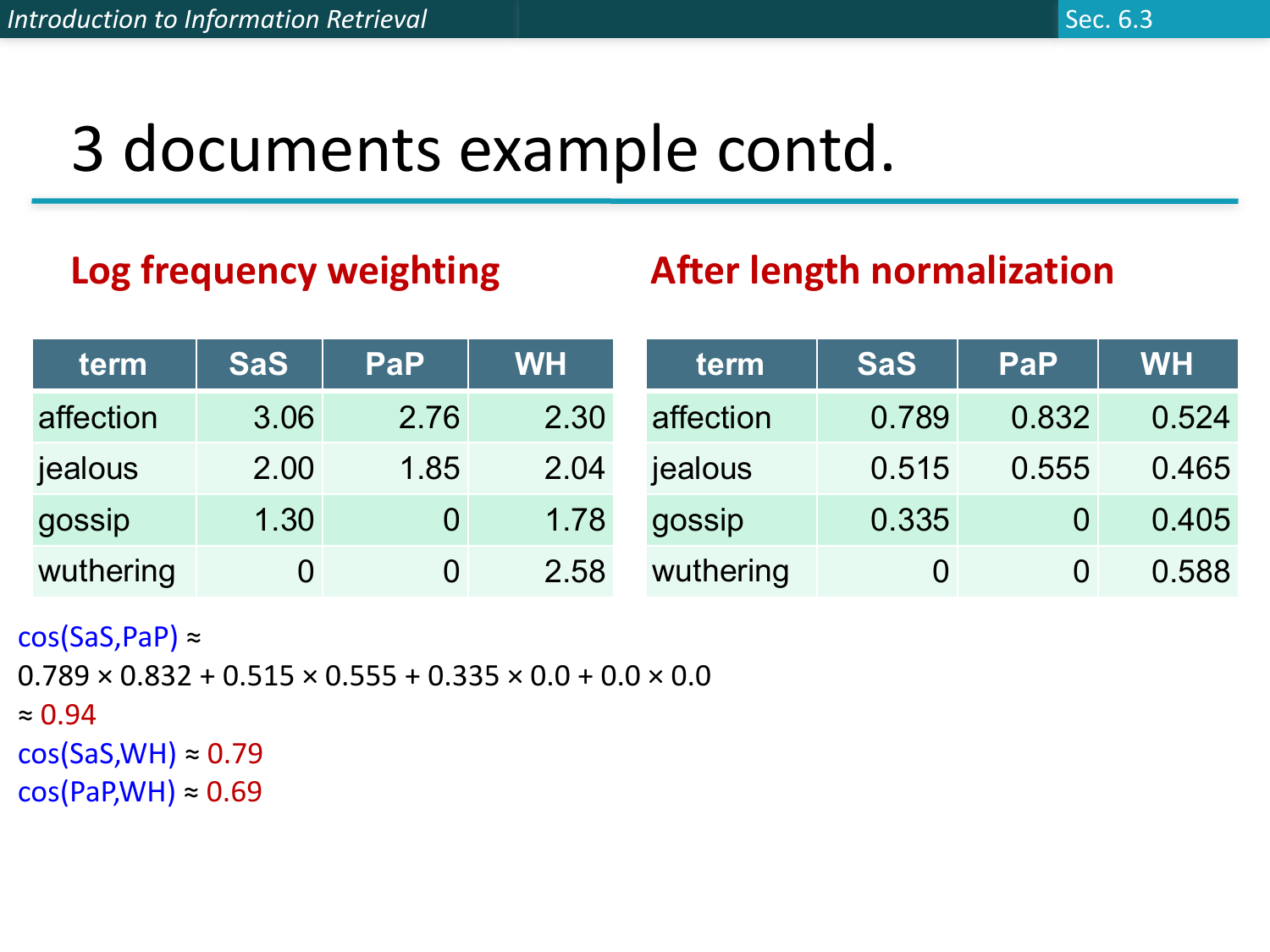# tf-idf weighting has many variants

| Term frequency |                                                                                        |           | Document frequency                                   | Normalization         |                                                         |  |  |
|----------------|----------------------------------------------------------------------------------------|-----------|------------------------------------------------------|-----------------------|---------------------------------------------------------|--|--|
| n (natural)    | $\mathsf{t} \mathsf{t}_{t,d}$                                                          | n (no)    |                                                      | n (none)              |                                                         |  |  |
| I (logarithm)  | $1 + \log(\text{tf}_{t,d})$                                                            | $t$ (idf) | $\log \frac{N}{\text{d}f}$                           | c (cosine)            | $\sqrt{w_1^2 + w_2^2 +  + w_M^2}$                       |  |  |
|                | a (augmented) $0.5 + \frac{0.5 \times \text{tf}_{t,d}}{\max_t(\text{tf}_{t,d})}$       |           | p (prob idf) max $\{0, \log \frac{N - df_t}{df_t}\}$ | u (pivoted<br>unique) | 1/u                                                     |  |  |
| b (boolean)    | $\begin{cases} 1 & \text{if } \mathrm{tf}_{t,d} > 0\ 0 & \text{otherwise} \end{cases}$ |           |                                                      |                       | b (byte size) $1/CharLength^{\alpha}$ ,<br>$\alpha < 1$ |  |  |
| $L$ (log ave)  | $1 + \log(\text{tf}_{t,d})$<br>$1 + \log(\text{ave}_{t \in d}(\text{tf}_{t,d}))$       |           |                                                      |                       |                                                         |  |  |

Columns headed 'n' are acronyms for weight schemes.

Why is the base of the log in idf immaterial?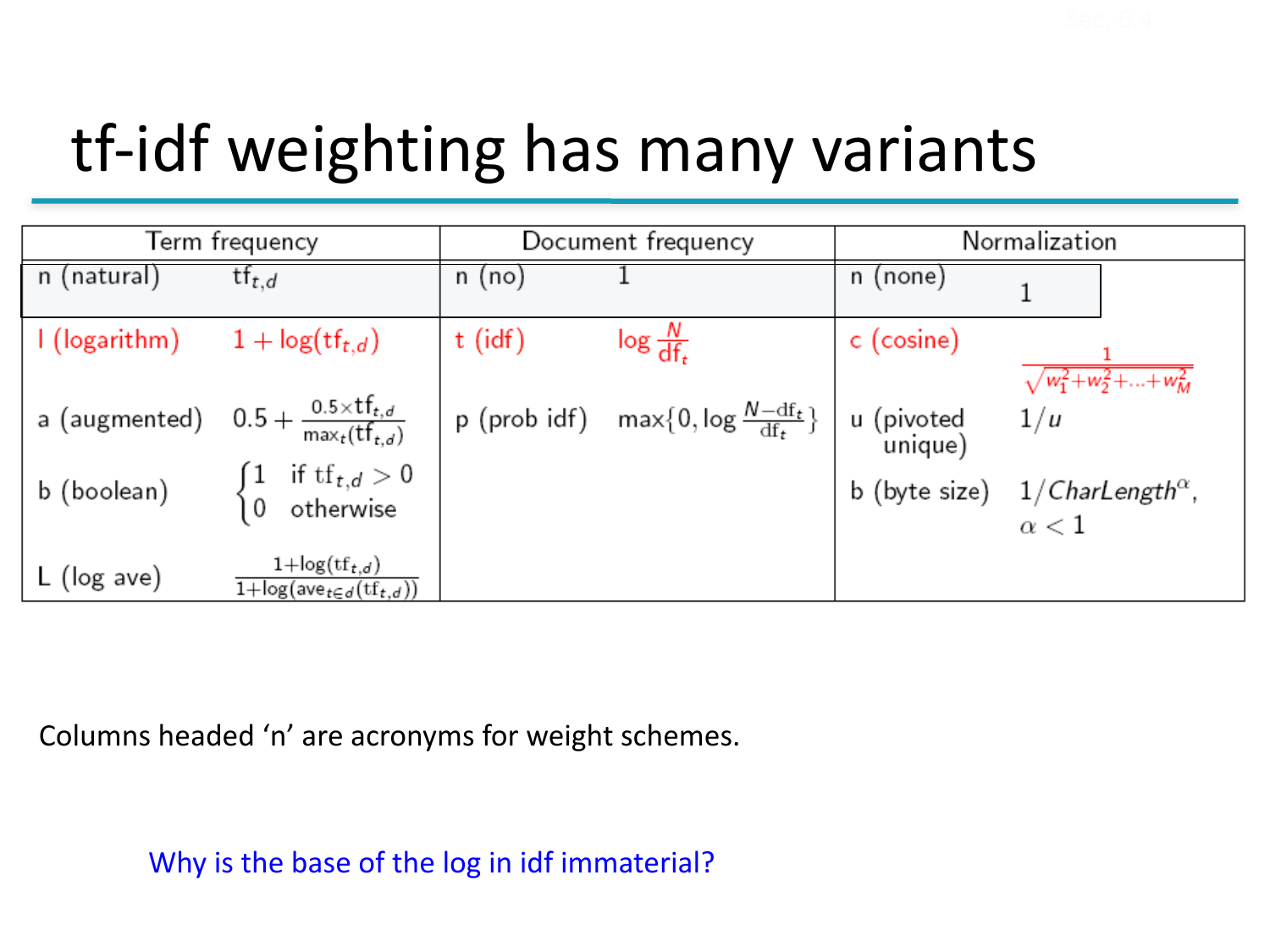#### Weighting may differ in queries vs documents

- Many search engines allow for different weightings for queries vs. documents
- SMART Notation: denotes the combination in use in an engine, with the notation *ddd.qqq*, using the acronyms from the previous table
- A very standard weighting scheme is: lnc.ltc
- Document: logarithmic tf (I as first character), no idf and cosine normalization
- Query: logarithmic tf (I in leftmost column), idf (t in second column), cosine normalization ...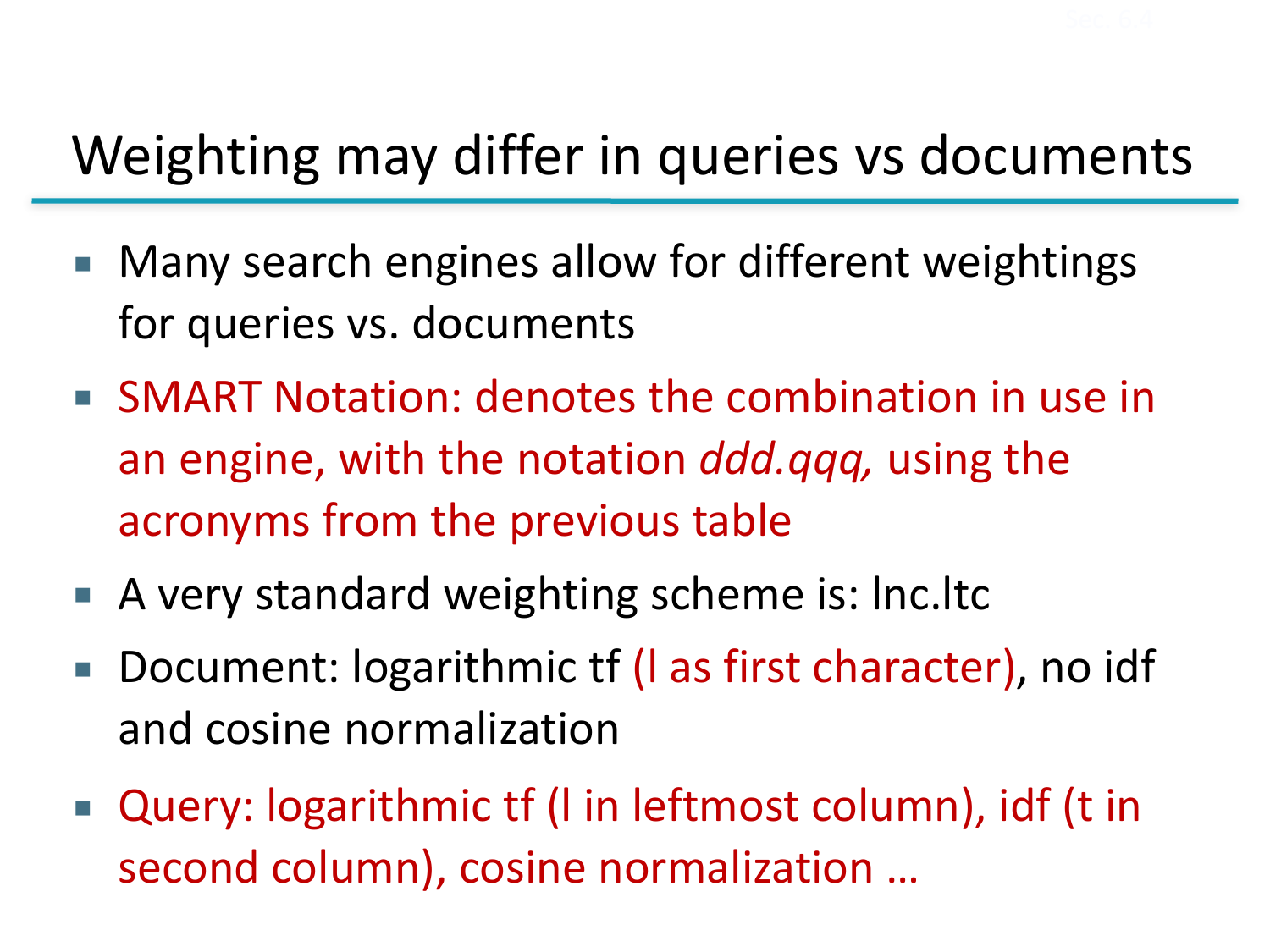# tf-idf example: Inc.ltc

Document: *car insurance auto insurance* Query: best car insurance

| <b>Term</b> | Query                   |                |       |     |                |                | <b>Document</b> |                |                |                | <b>Prod</b>    |
|-------------|-------------------------|----------------|-------|-----|----------------|----------------|-----------------|----------------|----------------|----------------|----------------|
|             | $tf-$<br>raw            | tf-wt          | df    | idf | wt             | n'lize         | tf-raw          | tf-wt          | wt             | n'lize         |                |
| auto        | $\overline{0}$          | $\overline{0}$ | 5000  | 2.3 | $\overline{0}$ | $\overline{0}$ | $\mathbf 1$     | 1              | $\mathbf 1$    | 0.52           | $\overline{0}$ |
| best        | $\overline{\mathbf{1}}$ | $\mathbf 1$    | 50000 | 1.3 | 1.3            | 0.34           | $\overline{0}$  | $\overline{0}$ | $\overline{0}$ | $\overline{0}$ | $\overline{0}$ |
| car         | 1                       | $\mathbf 1$    | 10000 | 2.0 | 2.0            | 0.52           | 1               | 1              | 1              | 0.52           | 0.27           |
| insurance   | $\mathbf 1$             | 1              | 1000  | 3.0 | 3.0            | 0.78           | $\overline{2}$  | 1.3            | 1.3            | 0.68           | 0.53           |